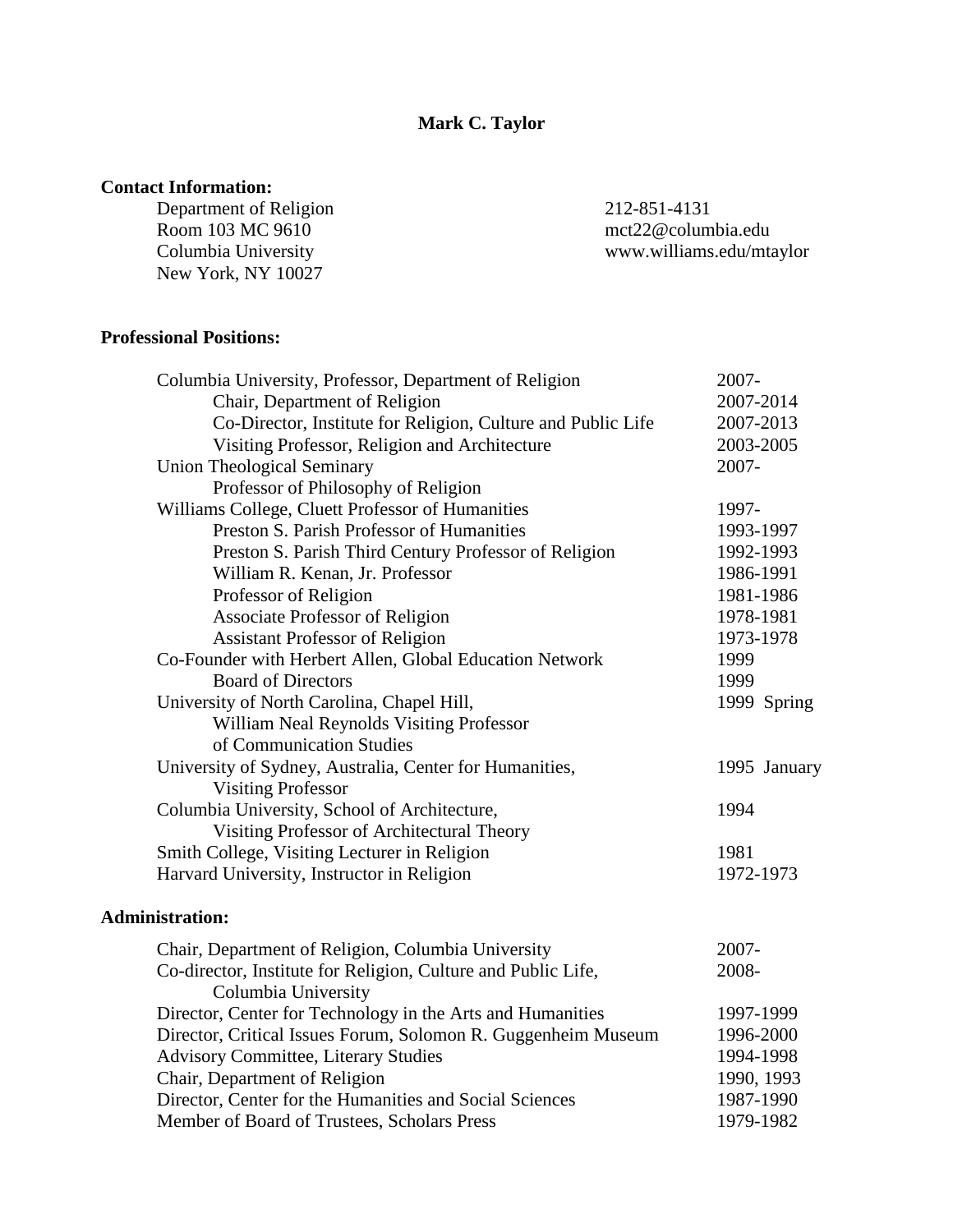# **Administration:** (continued)

| Chair, Research and Publication Committee, American |           |
|-----------------------------------------------------|-----------|
| Academy of Religion                                 | 1979-1982 |
| Chair, History of Ideas Program                     | 1978-1983 |

# **Educational Background:**

| University of Copenhagen, Doktorgrad (Philosophy) | 1981 |
|---------------------------------------------------|------|
| Harvard University, Ph.D. (Religion)              | 1973 |
| Wesleyan University, B.A.                         | 1968 |

# **Research:**

| Ecole Normale Superieure          | 1983        |
|-----------------------------------|-------------|
| <b>National Humanities Center</b> | 1982-1983   |
| University of Copenhagen          | 1978-1979   |
| University of Bochum              | 1978 Summer |
| University of Heidelberg          | 1975 Summer |
| University of Bochum              | 1975 Summer |
| University of Freiburg            | 1975 Summer |
| University of Copenhagen          | 1971-1972   |
|                                   |             |

# **Awards and Honors:**

| After God, American Academy of Religion Award for Excellence                 | 2008      |
|------------------------------------------------------------------------------|-----------|
| Japanese translation: Pneumasha Publishers, 2014                             |           |
| <i>Mystic Bones, American Association of University Presses design award</i> | 2006      |
| Grave Matters poster, New England Museum Association First Prize             | 2003      |
| Distinguished Alumnus Award, Wesleyan University                             | 1998 May  |
| Hiding, Bookbilders West 1998 Book Show, Award for Excellence                | 1998      |
| Hiding, American Association of University Presses                           | 1998      |
| <b>Book Jacket Award</b>                                                     |           |
| Carnegie Foundation for the Advancement of Teaching                          | 1995      |
| National College Professor of the Year                                       |           |
| <i>Nots</i> , American Academy of Religion Award for Excellence              | 1994      |
| <b>Keck Foundation Research Grant</b>                                        | 1994      |
| Rector's Medal, University of Helsinki                                       | 1993      |
| Research Fellow, Graham Foundation for Fine Arts                             | 1990      |
| Altarity, American Academy of Religion Award for Excellence                  | 1988      |
| Deconstruction in Context: Literature and Philosophy,                        | 1988      |
| <b>Outstanding Academic Book</b>                                             |           |
| American Council of Learned Societies Travel Grant                           | 1984      |
| <b>Fulbright Travel Grant</b>                                                | 1983      |
| <b>Fellow National Humanities Center</b>                                     | 1982-1983 |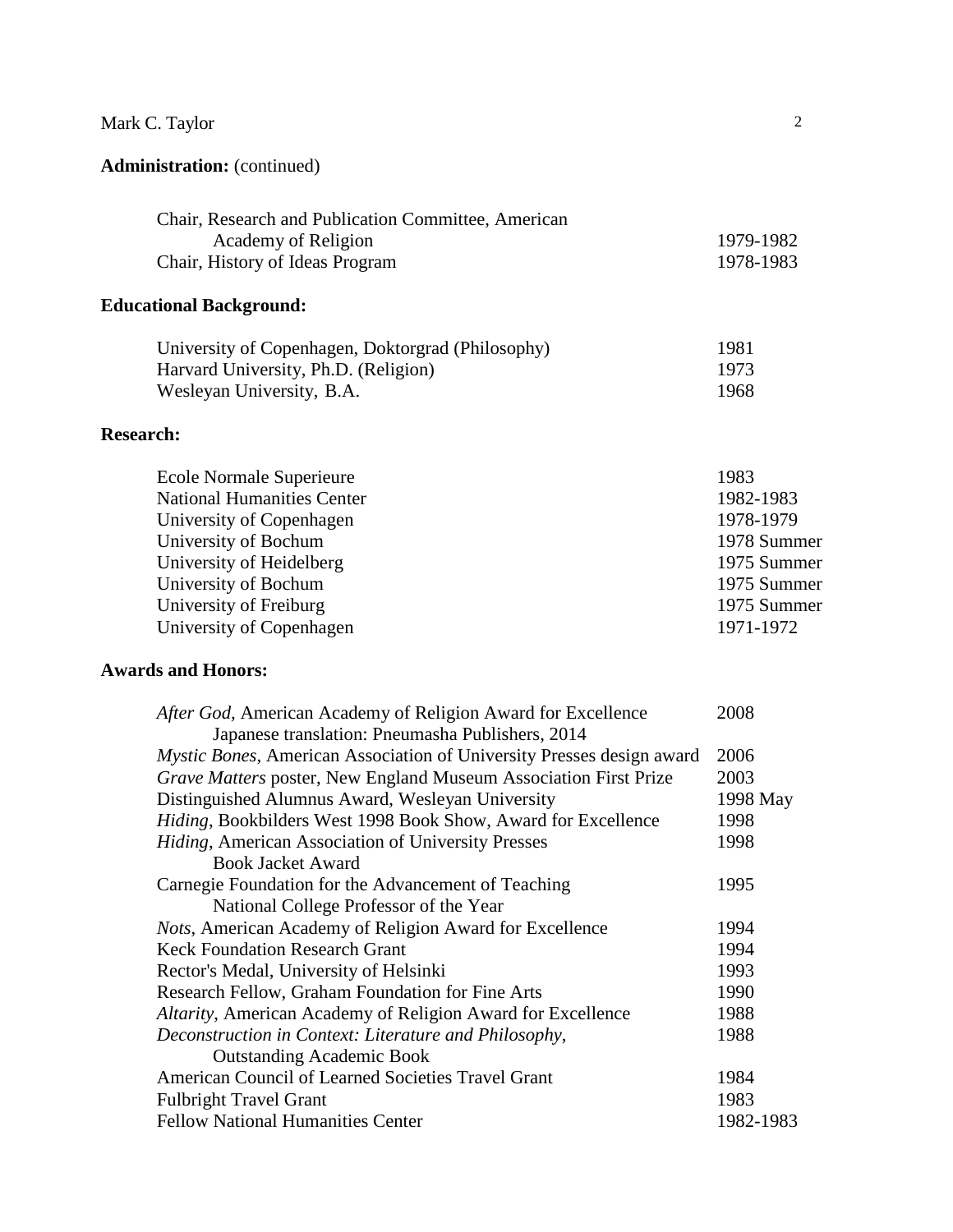| John Simon Guggenheim Memorial Fellowship                          | 1978-1979         |
|--------------------------------------------------------------------|-------------------|
| Grants from Deutscher Akademischer Austauschdienst                 | Summer 1975, 1978 |
| Harvard University: Graduate Prize Fellowship; Graduate            |                   |
| <b>Prize Traveling Fellowship</b>                                  |                   |
| Wesleyan University: Phi Beta Kappa (Junior); Magna Cum            | 1968              |
| <i>Laude</i> ; High Honors in Religion; Griffin Prize in Religion; |                   |
| Eljabar Foundation Scholarship                                     |                   |

#### **Professional Societies:**

PEN American Center American Academy of Religion The Society for Values in Higher Education Søren Kierkegaard Academy (elected November 1978) Hegel Society of America Society for Phenomenology and Existential Philosophy

#### **Professional Activities:**

Past Editorial Responsibilities: Founding Series Editor, *Religion and Postmodernism*, published by The University of Chicago Press Series Editor, *Intersections: Philosophy and Critical Theory*, published by State University of New York Press Co-editor, *Mediations*, Columbia University Press Editorial Board, *Journal of Religion* Acting Editor, American Academy of Religion Dissertation Series (1977-1978) Associate Editor, American Academy of Religion Dissertation Series (1974-1977) Series Editor, *Kierkegaard and Postmodernism*, published by Florida State University Press Editorial Board, *Biblicon*, A Journal of the Bible in Culture Editorial Board, *Architecture New York* (*ANY*) Editorial Consultant for *Harvard Theological Review* International Advisory Committee, *Kierkegaardiana*

#### Other Professional Activities:

The Museum of Money and Financial Institutions, Science Advisory Board, 2002- American Academy of Religion, Committee on the Future of the Field, 1994 International Correspondent for College International de Philosophy, 1992- Commité International de Parrainage du Forum Le Monde Le Mans, 1992- Advisory Book Committee, Society for Phenomenology and Existential Philosophy Adjunct Curator, Williams College Museum of Art, 1986-1989 Instructor, Mellon Seminar for College Teachers, Vanderbilt University, June 8-20, 1986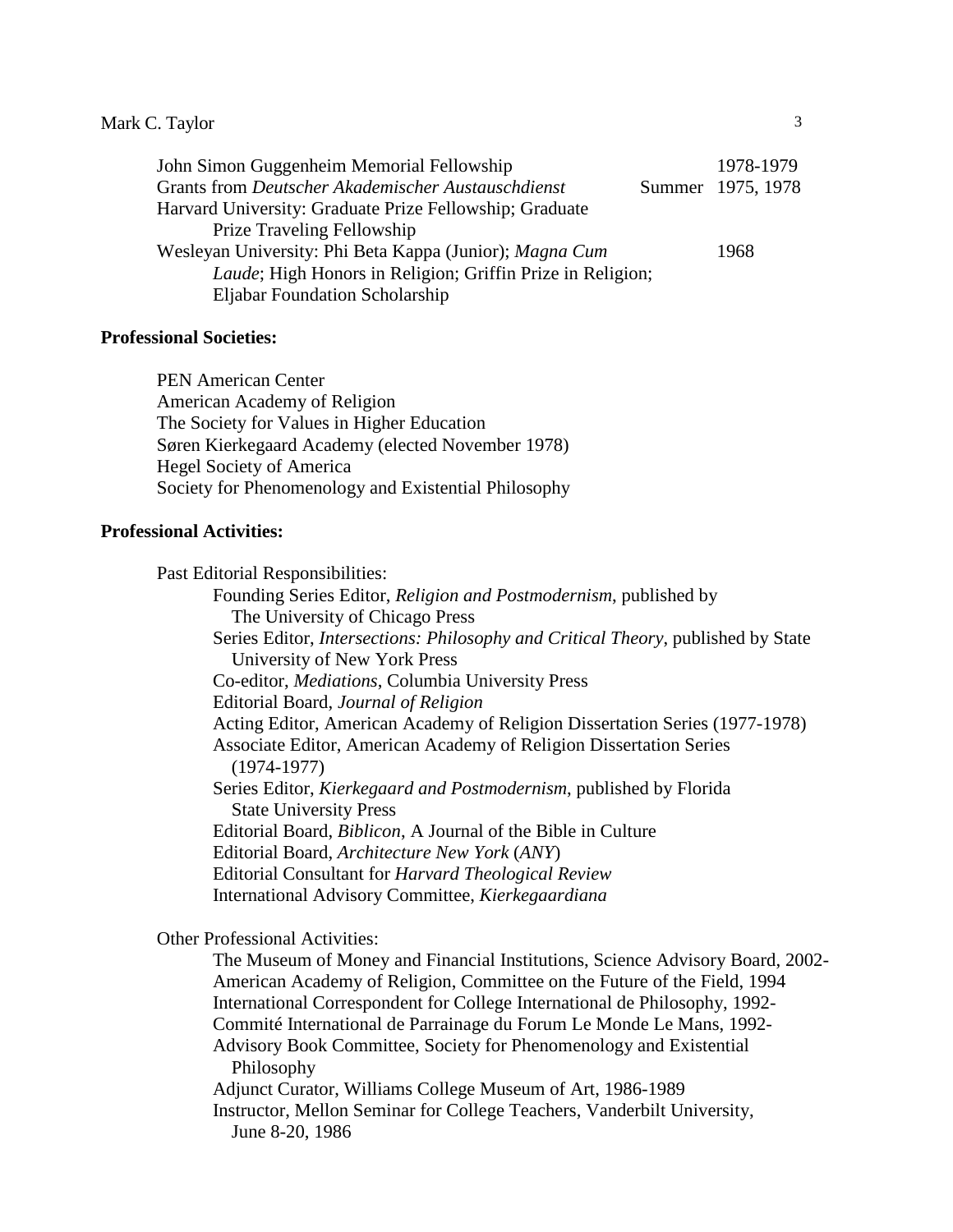Coordinator of American Academy of Religion's Awards for Excellence in the Study of Religion, 1984-87 Member of American Academy of Religion, Executive Committee 1979-1982 Member of American Academy of Religion, Board of Directors, 1979-1982

#### **Art Exhibitions:**

## **Publications**

#### **Books:**

*Smart Things Smart Bodies,* Columbia University Press, 2020.

*Seeing Silence,* University of Chicago Press, 2020.

*Abiding Grace: Time, Modernity, Death,* (University of Chicago Press, 2018)

*Last Works: Lessons in Leaving,* (Yale University Press, 2018)

*Speed Limits: Where Time Went and Why We Have So Little Left,* (Yale University Press, 2014) Chinese Translation, China University of Political Science and Law Press, 2019. Audio edition, Tanto Audio, 2015

*Recovering Place: Reflections on Stone Hill* (Columbia University, 2012)

*Rewiring the Real: In Conversation with William Gaddis, Richard Powers, Mark Danielewski and Don DeLillo* (Columbia University Press, 2013)

*Refiguring the Spiritual: Beuys, Barney, Turrell, Goldsworthy* (Columbia University Press, 2012)

*Crisis on Campus: A Bold Plan for Reforming Our Colleges and Universities* (Knopf, 2010)

*Field Notes from Elsewhere: Reflections on Dying and Living* (Columbia University Press, 2009)

*After God* (University of Chicago Press, 2007) Spanish translation: 2011 Japanese translation: two volumes, Pneumasha Publishers, 2015

*Sensing Place,* Sterling and Francine Clark Art Institute, July 2016. Co-curator and artwork included in exhibition.

*Grave Matters,* Massachusetts Museum of Contemporary Art, October 31, 2002 – May 31, 2003. Hera Gallery, Wakefield, RI. Selected photographs, March 13 – April 17, 2004.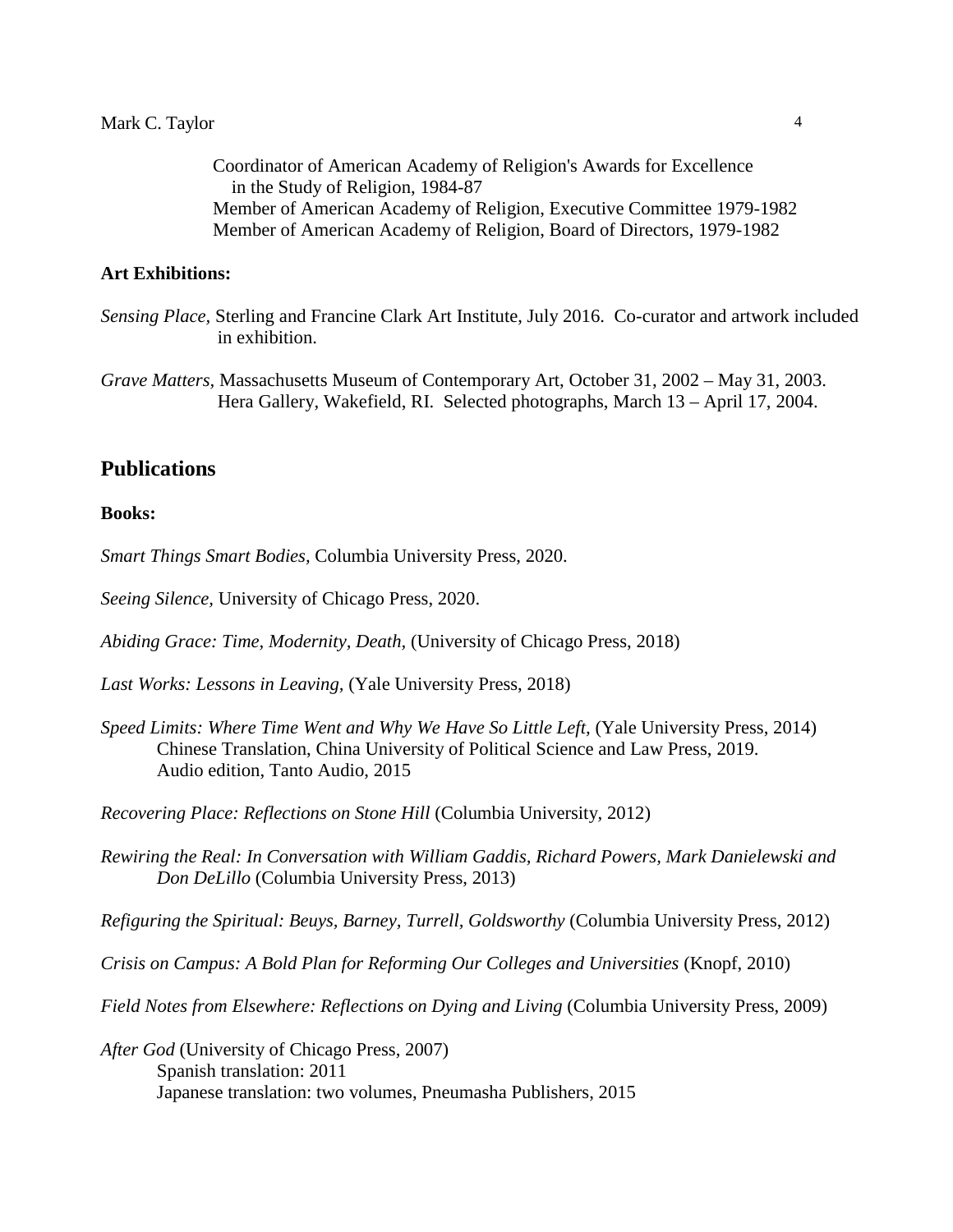*Mystic Bones* (University of Chicago Press, 2006)

- *Confidence Games: Money and markets in a world without redemption* (University of Chicago Press, 2004).
- *Vito Acconci,* with Jennifer Bloomer and Frazer Ward (Phaidon, 2002).
- *Grave Matters* with Dietrich Christian Lammerts (London: Reaktion, 2002).
- *The Moment of Complexity: Emerging Network Culture* (University of Chicago Press, 2001). Italian translation: Codice Edizioni, 2005.
- *About Religion: Economies of Faith in Virtual Cultures* (University of Chicago Press, 1999).
- *The Picture in Question: Mark Tansey and the Ends of Representation* (University of Chicago Press, 1999).
- *Critical Terms in Religious Studies*, editor (University of Chicago Press, 1998). Japanese translation: Nanzan Institute for Religion and Culture, 2008.
- *Hiding* (University of Chicago Press, 1996).
- *Imagologies: Media Philosophy*, with Esa Saarinen (Routledge, 1994). Sections of the book produced a fabric line – Media Text – by Marimekko of Finland.
- *Nots* (University of Chicago Press, 1993). Japanese translation, Iwanami Shoten Publishers, 1997
- *Disfiguring: Art, Architecture, Religion* (University of Chicago Press, 1992). Japanese Translation, Misuzu Shobo Publishing Co., forthcoming.
- *Double Negative*, with Michael Heizer (Rizzoli, 1992).
- *Tears* (State University of New York Press, 1989).
- *Altarity* (Chicago: University of Chicago Press, 1987).
- *Deconstruction In Context: Literature and Philosophy* (Chicago: University of Chicago Press, 1986).
- *Erring: A Postmodern A/Theology* (University of Chicago Press, 1984). French translation, Michel Barat (Paris: Les Editions du CERF, 1985). Japanese translation, Toshihiko Izutsu (Tokyo: Iwanami Shoten Publishers, 1991).

*Deconstructing Theology* (Crossroad and Scholars Press, 1982).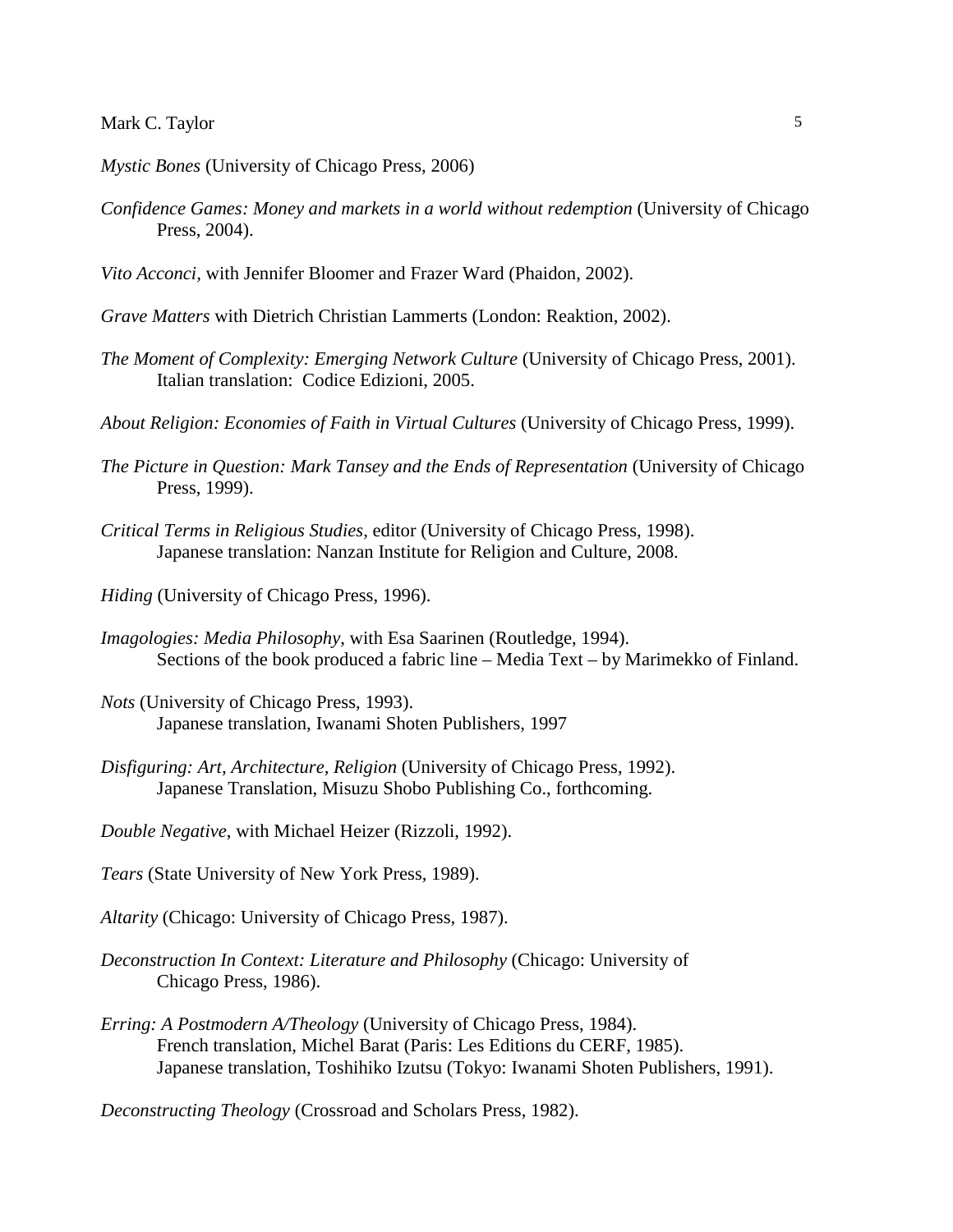*Journeys to Selfhood: Hegel and Kierkegaard* (Berkeley: University of California Press, 1980, Fordham University Press, 2000). Japanese translation (Hajimu Nakano, Hosei University Press).

*Unfinished: Essays in Honor of Ray L. Hart*, editor (Chico, CA: Scholars Press, 1981).

- *Religion and the Human Image*, co-author with Professors Carl Raschke and James Kirk, (Prentice-Hall, 1976).
- *Kierkegaard's Pseudonymous Authorship: A Study of Time and the Self* (Princeton: Princeton University Press, 1975). Second edition: Princeton Legacy Series, 2019.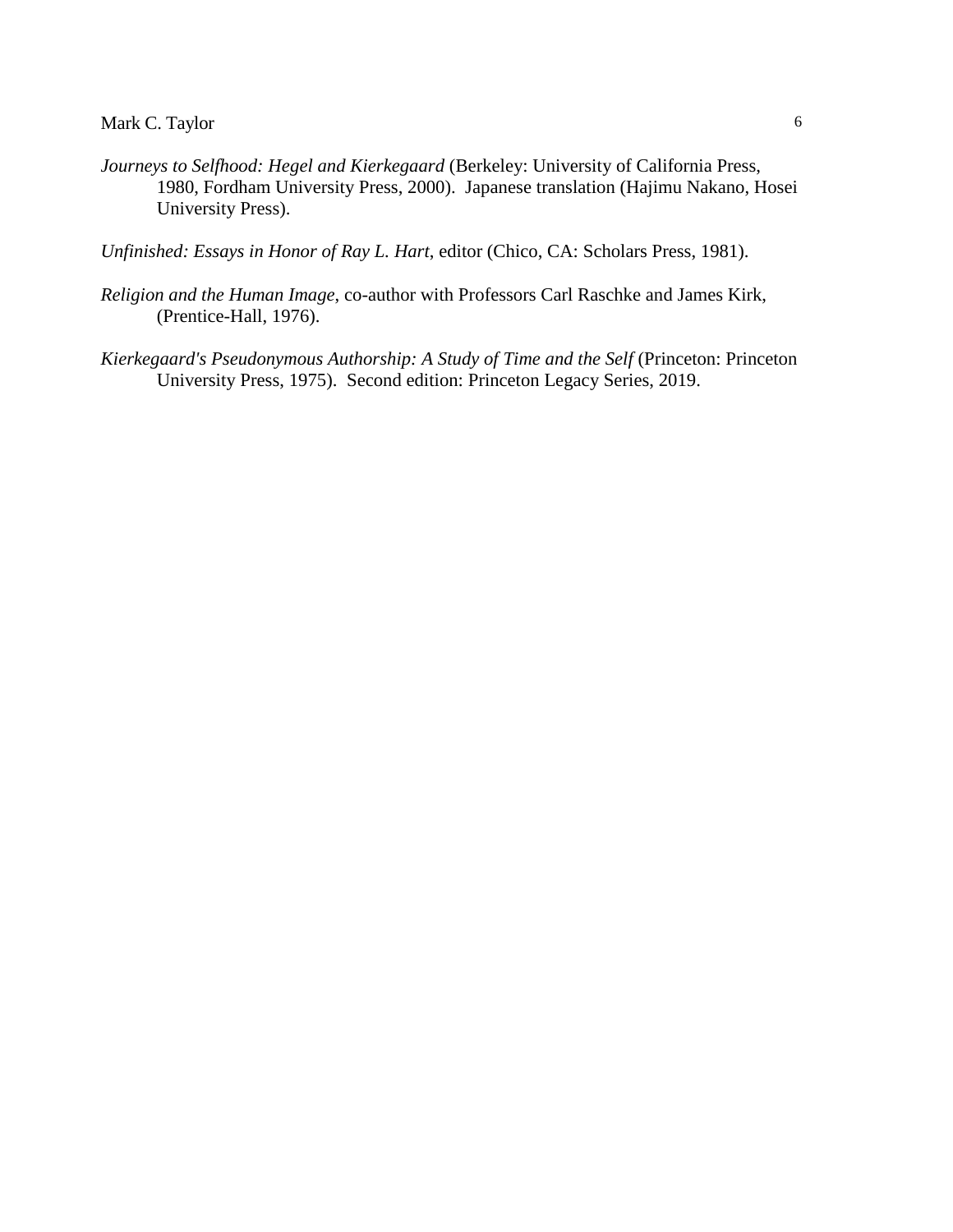#### **Multi-Media:**

*Speed Limits,* audio edition, Tantro Media, 2015

*The Réal: Las Vegas, Nevada*, interactive CD-Rom, with José Marquez, published by Massachusetts Museum of Contemporary Art and Williams College Museum of Art, distributed by University of Chicago Press, 1997.

*Grave Matters*, Interactive CD-Rom, Massachusetts Museum of Contemporary Art, 2002.

*Grave Matters,* audio CD, Massachusetts Museum of Contemporary Art, 2002.

#### **Edited Journals:**

*ANY (Architecture New York)*, December 1993

#### **Contributions to Books:**

- "Wounded Words," *Zones of Focused Ambiguity in Siri Hustvedt's Works: Interdisciplinary Essays,*  ed. Hybert Zapf, DeGruyter Mouton, 2016.
- "Nuclear Architecture or Fabulous Architecture or Tragic Architecture or…" *The Religious Imagination in Contemporary Architecture: A Reader*, ed. Renata Hejduk and Jim Williamson, Routledge, 2011.
- "Purity," *The Religious Imagination in Contemporary Architecture: A Reader*, ed. Renata Hejduk and Jim Williamson, Routledge, 2011.
- "Returning Hegelian Gifts," *With Gifted Thinkers*, ed. Mark Manolopoulos, New York: Peter Lang, 2009, 199-220.
- "The Color of Nothing," *There Is Nothing Left To Say: Nothingness in Philosophy, Art, and Religion,*  ed, Sami Sjoberg
- "Refiguring the Human," *Mechademia 3: The Limits of the Human*, University of Minnesota Press, 2008.
- "Three Types of the Philosophy of Religion," *Genealogies of Religion*, ed. Tomoko Masuzawa.

"Landscapes of Self-Portraiture," *Stephen Hannock*. (Hudson Hills Press).

"Infinite Restlessness," *Hegel and the Infinite: Into the Twenty-First Century*, eds., Slavoj Zizek, Creston Davis, Clayton Crockett (Columbia University Press, 2007).

"Forgery," *Beuys and Barney in Berlin* (Berlin: Guggenheim Museum, 2006).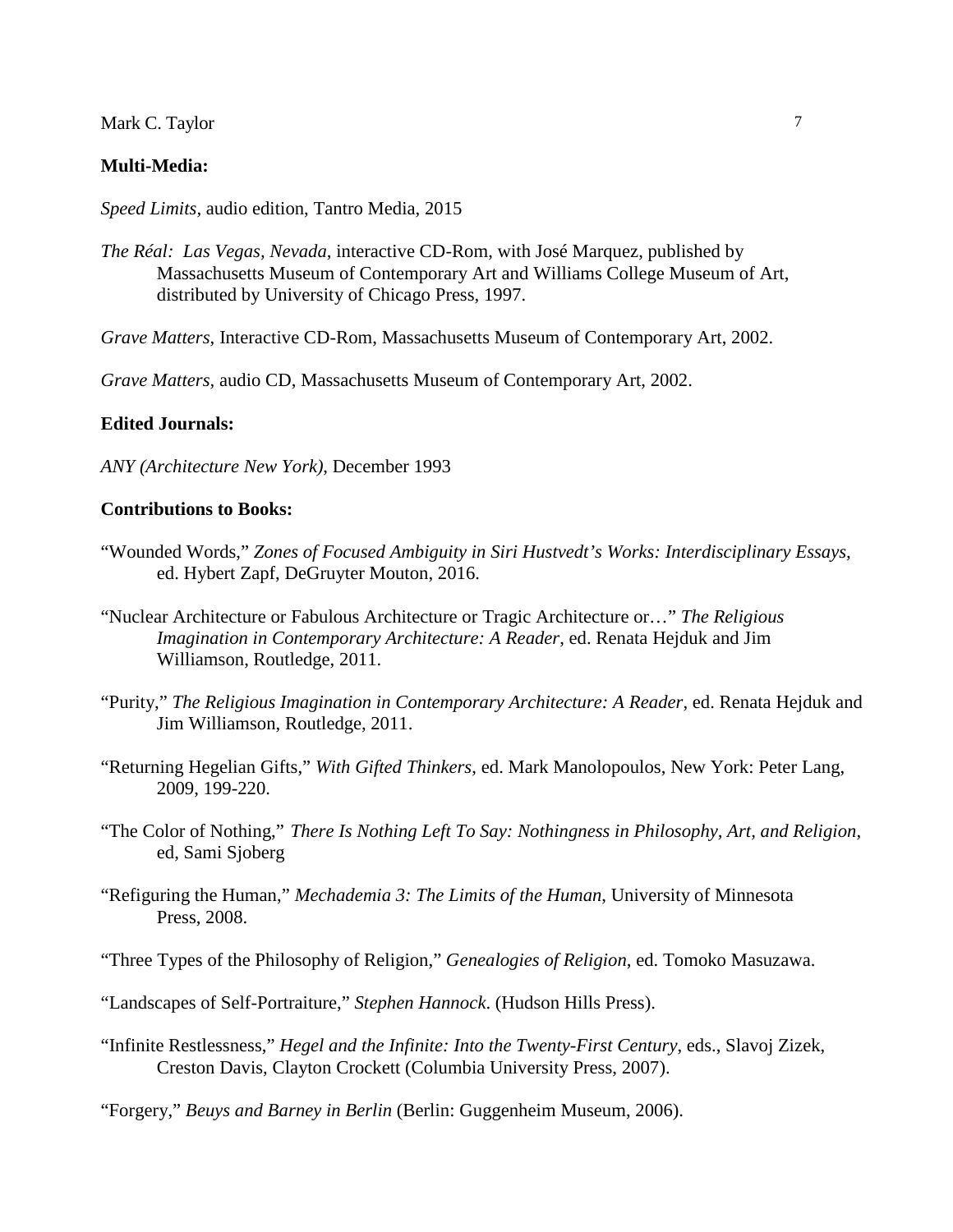"The Uncertainty Principle," *Saintly Influence: Texts for Edith Wyschogrod*.

- "Betraying Altizer," *Thinking Through the Death of God: A critical companion to Thomas J. J. Altizer* (Albany: SUNY Press, 2004). .
- "Skinning Art," *Singular Forms (Sometimes Repeated): Art from 1951 to the Present*, ed. Nancy Spector (New York: Guggenheim Museum, 2004), pp. 71-79.
- "Withdrawing," *Nowhere without No: In Memory of Maurice Blanchot*, ed. Kevin Hart, (Vagabond Press, 2003), pp. 25-26.
- "Co-Evolutionary Disequilibrium," *The State of Architecture at the Beginning of the 21st Century*, eds. Bernard Tschumi and Irene Cheng (Montacelli Press, 2003), pp. 80-81*.*
- "The Strategy of the Authorship," *Søren Kierkegaard: Critical Assessments of Leading Philosophers*, vol. I, ed. Daniel Conway (New York: Routledge, 2002), pp. 250-277.
- "Christianity and Selfhood, *Søren Kierkegaard: Critical Assessments of Leading Philosophers*, vol. III, ed. Daniel Conway (New York: Routledge, 2002), pp. 292-322.
- "Skin," The Light Construction Reader, Todd Gannon, ed., (New York: The Montacelli Press, 2002).
- "De-figuratie: Kunst, architectuur, religie," *Dat Ist Architecture*, eds., Hilde Heynen, et al., (Rotterdam: Uitgeverij, 2001), pp. 619-623.
- "Remote Control," *Anything* (Cambridge: MIT Press, 2001), (New York: Anyone Corporation, 2001), pp. 73-76.
- "Foreword," Thomas J.J. Altizer, *A Theological Memoir* (Barrytown, NY: Station Hill Press, 2000).
- "Retracings," *The Craft of Religious Studies*, ed. Jon R. Stone (New York: Polygrave, 2000), pp. 258-276.
- "Cyberscapes," *Interactive Learning: Vignettes From America's Most Wired Campuses*  (Boston: Anker Publishing, 2000), pp. 273-74.
- "The Closure of Theory," *Anymore* (Cambridge: Anyone/MIT Press, 2000), pp. 74-78, 291-92.
- "Betting on Vegas," *God, The Gift and Postmodernism,* eds. John Caputo and Michale Scanlon (Bloomington: Indiana University Press, 1999), pp. 229-244.
- [Cult@edu.com](mailto:Cult@edu.com) *Adrift in the Technomatrix*, ed. David Erben (University of Minnesota Press, 1999).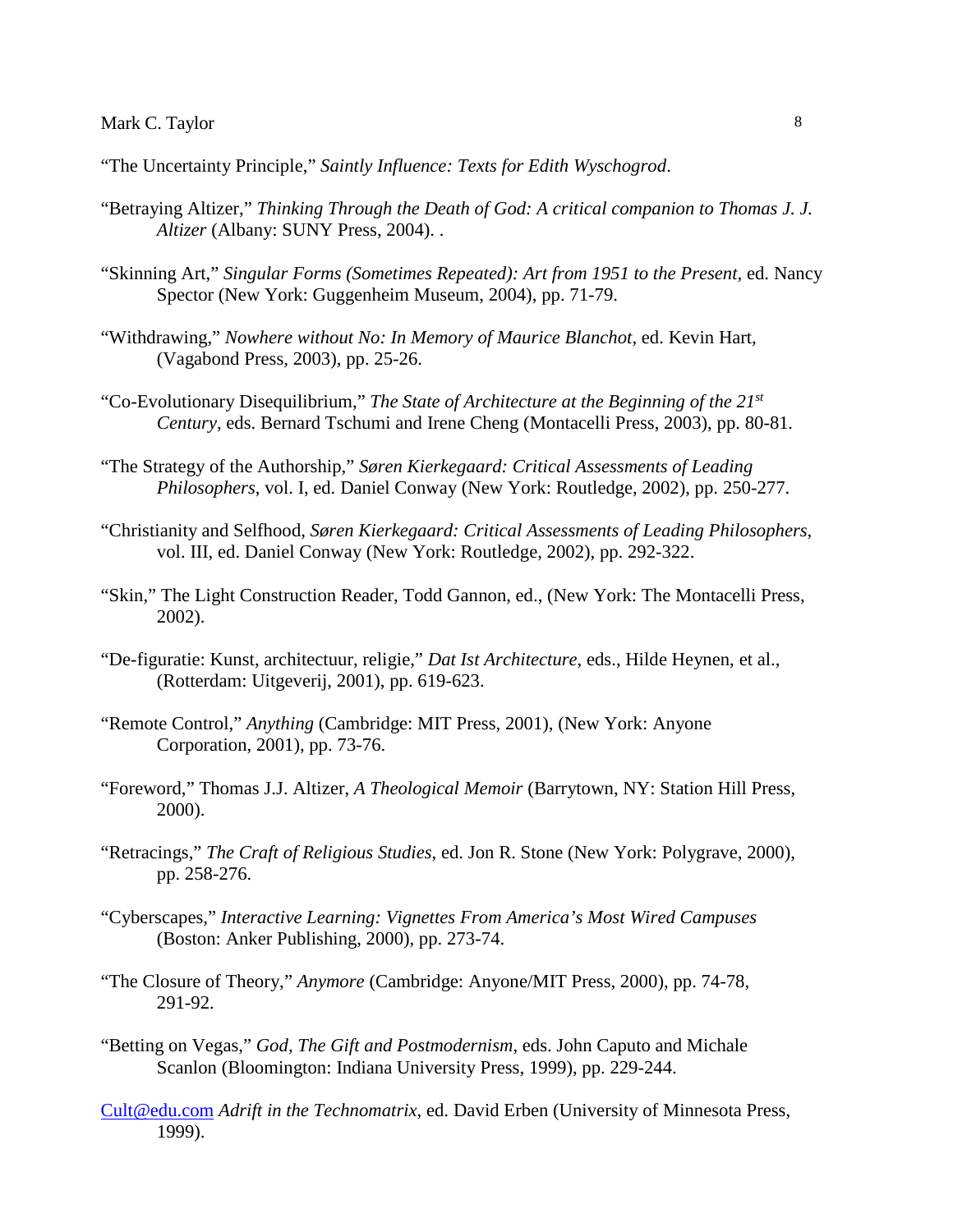- "Betting on Vegas," *Apology for the Impossible: Deconstruction, Religion, and Postmodernism*, ed. John Caputo (University of Illinois Press, 1999).
- "Postmodern Times," *The Otherness of God*, ed. Orrin Summerell (University of Virginia Press, 1998), pp. 173-189.
- "From Simplicity to Complexity: Changing Museum Architectures," *Pompidou/Guggenheim: A Rendezvous* (New York: Solomon R. Guggenheim Museum, 1998).
- "The End(s) of Theology," *Introduction to Christian Theology*, ed. Roger Badham (Louisville: Westminster John Knox Press, 1998), pp. 255-267.

"Cycles of Paradox," with José Marquez, *Motorcycles* (New York: Guggenheim Museum, 1998).

- Introduction to *b/t (between)*
- "Realizing Nothing," *Beyond Belief: Modern Art and the Religious Imagination* (Melbourne: National Gallery of Victoria, 1998).
- "Refiguring Postmodern Times," *Consciousness and Reality: Studies in Memory of Toshihiko Izutsu* (Tokyo: Iwanami Shoten Publishers, 1998), pp. 149-173.
- "Stripping Architecture," *The Virtual Dimension, Architecture, Representation and Crash Culture*, ed. John Beckmann, (Princeton: Princeton Architectural Press, 1998, pp. 197-203.
- "Learning Curves," *Richard Serra: Torqued Ellipse* (New York: DIA Foundation, 1997).
- "Saving Not," *Reversible Destiny: Arakawa/Gins* (New York: The Guggenheim Museum, 1997), pp. 125-129.
- "Carnal Spaces: Latter-Day Liturgy of Tattoo Parlors," with Don Ed Hardy and Alice Joanou, *Carnal Pleasures: The Public Spaces of Desire*, ed. Anna Novakov (Seattle: Bay Press, 1997).
- Selection from *Erring,* "From Modernism to Postmodernism: An Anthology," ed. Lawrence Cahoone (Blackwell, 1996).
- "Retracing," *Reflections and Conversations: Essays in the Academic Study of Religion*, ed. Jon R. Stone (New York: Macmillan).
- "Returning the Repressed," *A-Dieu: Theology and Philosophy in Heidegger, Derrida*, *Levinas*, ed. Jill Robbins. State University of New York Press.
- "Creating Global Classrooms," *Inspiring Teaching*, ed. John Roth, Bolton, MA: Anker Publishing Co., 1996.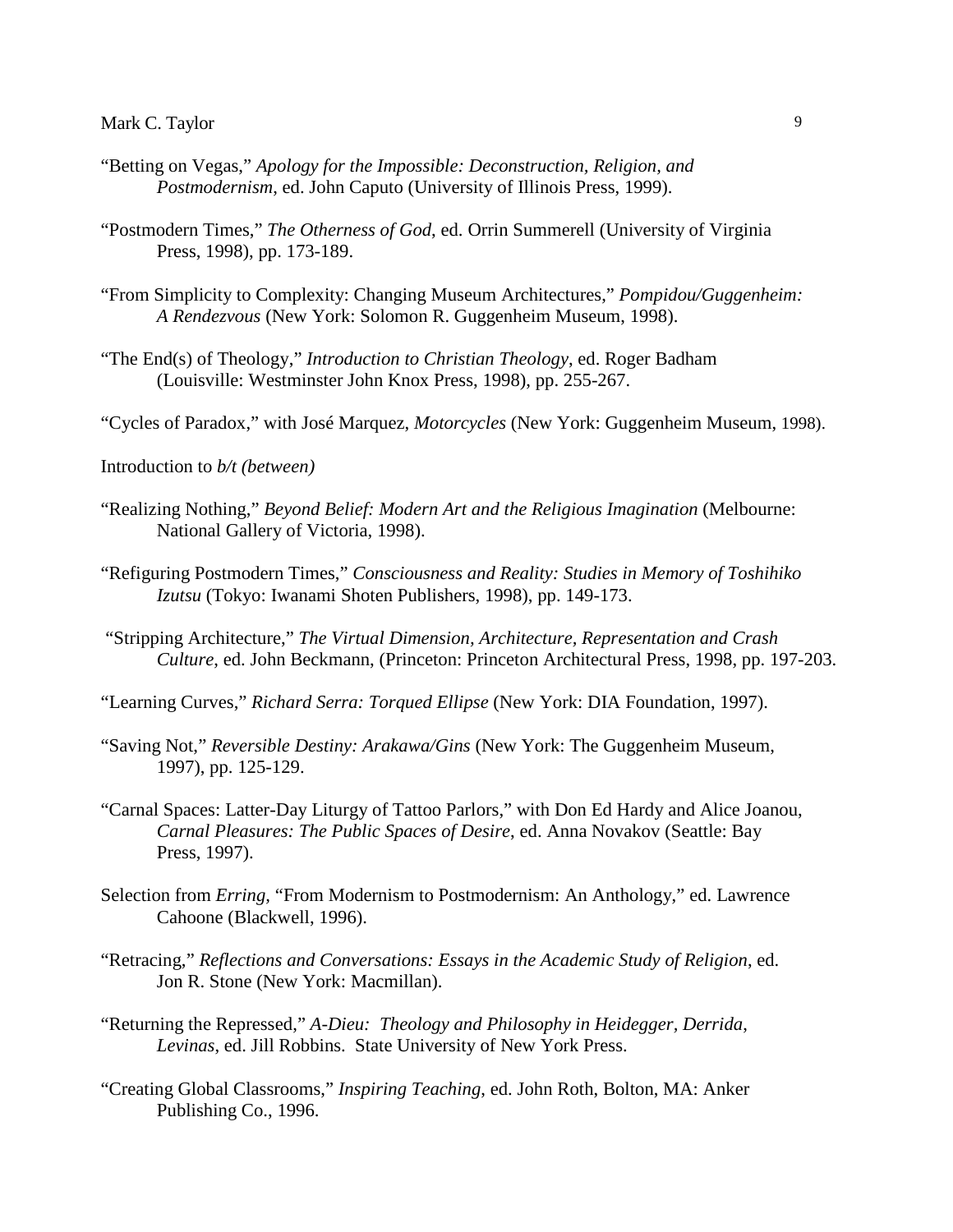- "Skinscapes," *Tattoo Drawings*, The Drawing Center.
- "Hautlandschaften," *ARCH+ Zeitschrift für Architektur Städtebau*, December 1995, pp. 57-64.
- "Terminal Faith," *Religion and Postmodernity*, eds. Paul Heelas and Paul Morris, Blackwell.
- "Unsettling Architecture," *A&U*, 1994, pp. 8-25 (with Japanese translation).
- "Marking Time," *On Kawara*, New York: Dia Foundation for the Arts, 1994.
- "Point of No Return," Daniel Libeskind's *Architecture*, Prestel-Verlag, 1994.
- "Refusing Architecture," *Re: Working Eisenman*, London: Academy Editions, 1993.
- "Postmodern Times," *The Otherness of God,* ed. Orrin Summerell, Charlottesville: University of Virginia Press, 1998.
- "Net Working," *Anywhere*, Rizzoli, 1993.
- "Le Cours du Cours," *Comment Penser l'argent*? (Paris: *Le Monde Editions*) 1992, pp. 90-102, 129-134.
- "The Failure of Energy/The Energy of Failure," *The Power House*, Berlin: Aedes, 1992.
- "Withdrawing With Drawing," *Negation and Theology*, ed. Robert Scharlemann, University of Virginia Press, 1992.
- "Think Naught," *Negation and Theology*, ed. Robert Scharlemann, University of Virginia Press, 1992.
- "Foreword," Edmond Jabès, *The Book of Margins*, University of Chicago Press, 1993.
- "Terminal Space," *Anywhere*, Rizzoli, 1992.
- "Offerring," *Le passage des Frontières (autour du travail de Jacques Derrida*), Paris: Editions Galilée, 1993.
- "The Textuality of the Body," *Religion, Parole, Ecriture*, ed. Marco Olivetti (Cedar, 1992).
- "The Subject of Architecture," *Anyone*, Rizzoli, 1992. Reprinted: *Architectus*, Fall/Winter, 1993.
- "Behind the Mirror," *Within the Collection: Modern and Contemporary Art*, ed. Michael Govan, New York: Guggenheim Museum, 1991.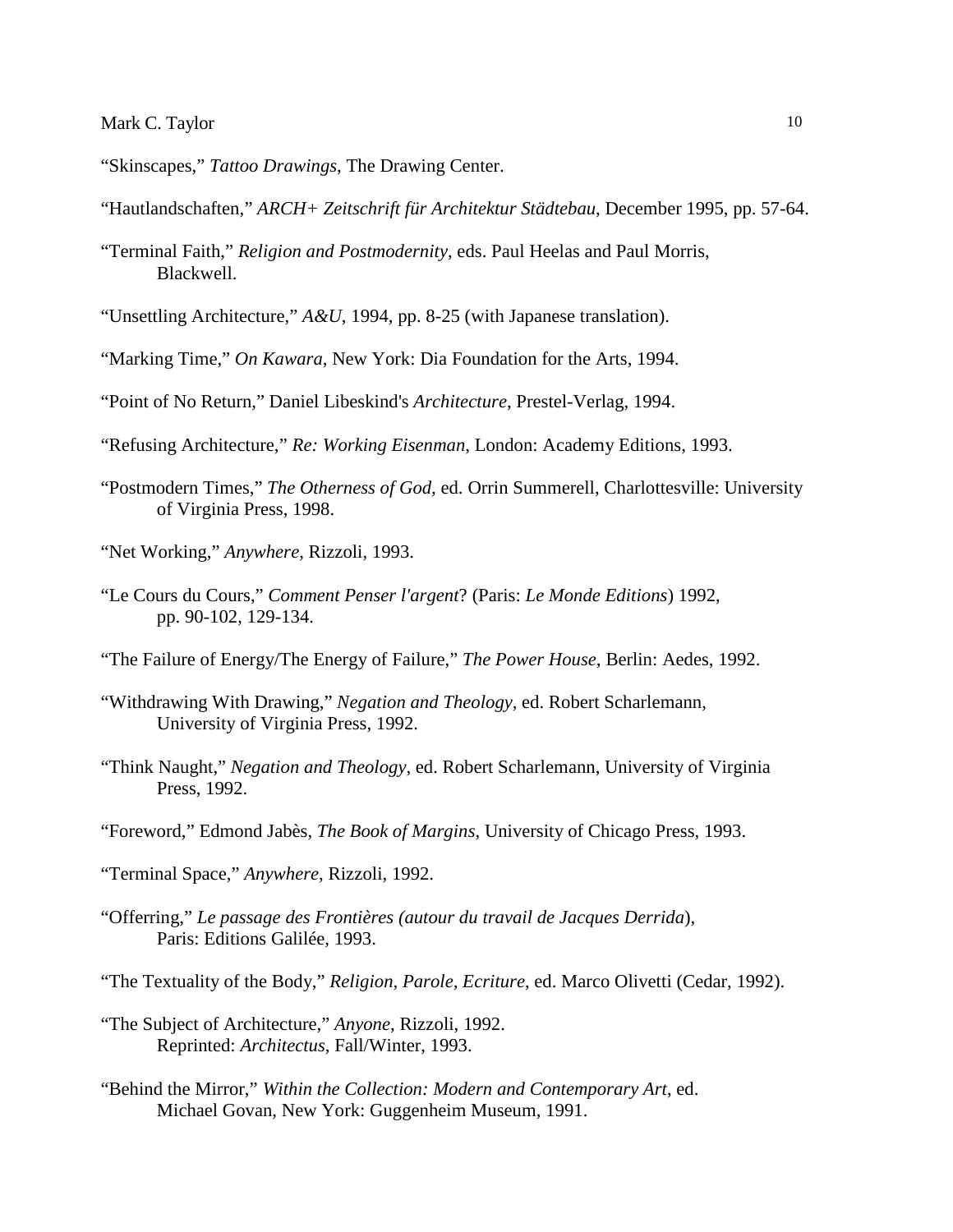- "Reframing Postmodernisms," *Shadows of Spirit* (Routledge, 1993).
- "Paralectics," ed., Robert Scharlemann, University Presses of America.
- "nO nOt nO," *Derrida and Negative Theology*, ed. Harold Coward, State University of New York Press, 1991.
- "The End(s) of Theology," *Theology at the End of Modernity*, ed. Sheila Davaney, Trinity University Press, 1991.
- "How Not to Think God," *L'argumento ontologico*, ed. Marco Olivetti, Cedar, 1990.
- "(B)RID(GE) From/To NO(W)HERE," *Bilingual, L'Art et La Ville: Urbanism et Art Contemporain*, Paris: Skira, 1990.
- "Unending Strokes," *Theology at the End of the Century*, ed. Robert Scharlemann, University of Virginia Press.
- "Nothing Ending Nothing," *Theology at the End of the Century: A Dialogue on the Postmodern*, University Press of Virginia, 1990.
- "Back to the Future," *Postmodernism: Philosophy and the Arts*, ed. Hugh J. Silverman, Routledge and Kegan Paul, 1990, pp. 13-32, 260-261.
- "Natural Selfhood and Ethical Selfhood in Kierkegaard," *Søren Kierkegaard*, ed. Harold Bloom, (New York: Chelsea House, 1989).
- "Deadlines: Approaching Anarchetecture," *Restructuring Architectural Theory*, ed. U. Diani and C. Ingraham, Northwestern Univ. Press, 1989, pp. 18-25.
- "Refusal of the Bar," *Lacan and Theological Discourse*, eds. E. Wyschogrod, C. Raschke, D. Crownfield, State University of New York Press, l989.
- "Nuclear Architecture, or Fabulous Architecture, or Tragic Architecture, or Dionysian Architecture," *The Architecture of Peter Eisenman*.
- "Foreword" to Søren Kierkegaard, *Prefaces: Light Reading for Certain Classes as the Occasion May Require*, Florida State University Press.
- "Machinationer," *Teknologi, Filosofi* (Copenhagen: TECHNE, 1987), pp. 29-49.
- "A Solicitation," Introduction to Ray L. Hart's *Unfinished Man and the Imagination: Toward an Ontology and a Rhetoric of Revelation*, 1986.
- "Foreword" to Patrick Bigelow's *Kierkegaard and the Problem of Writing*, Florida State University Press, 1986.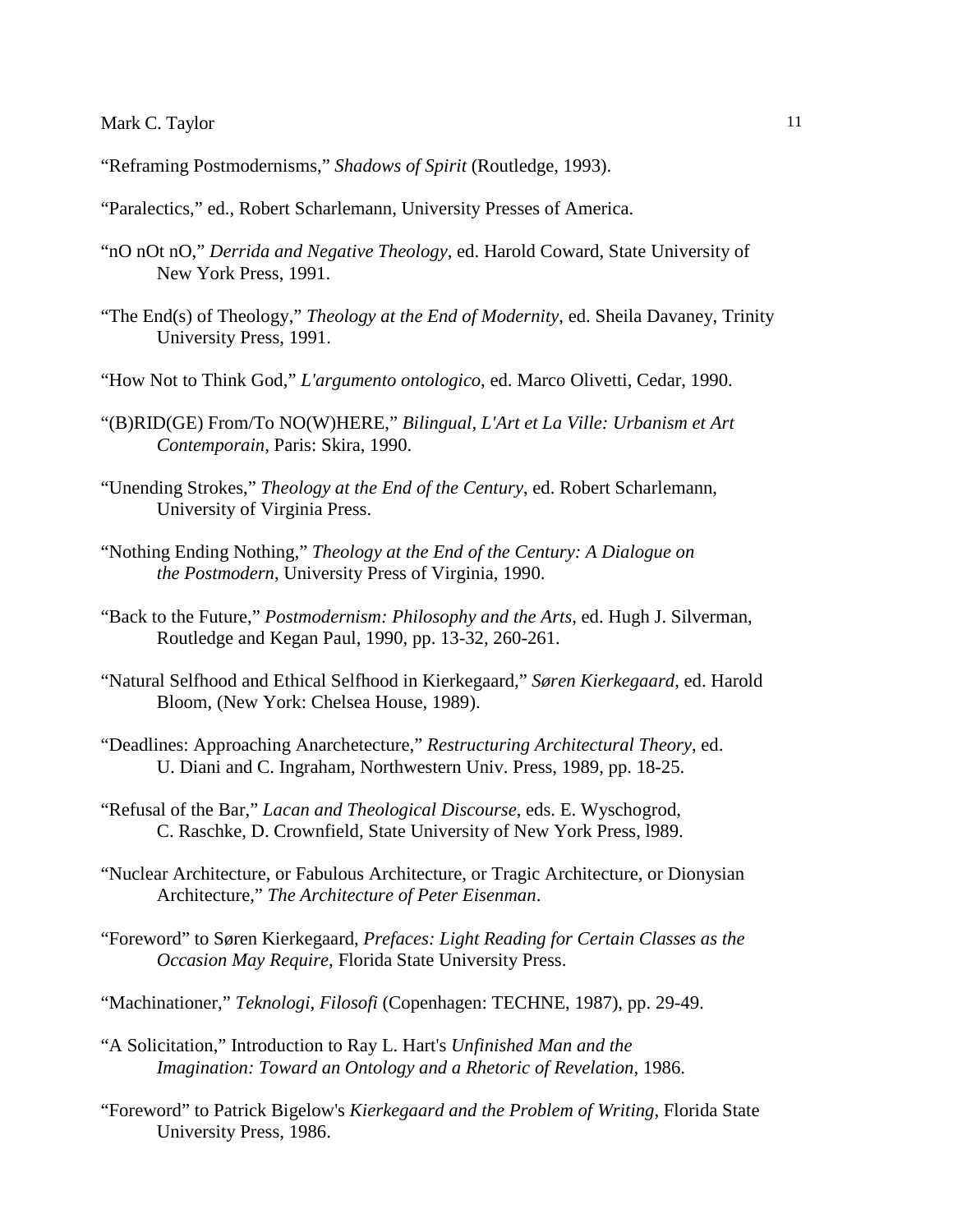- "Foreword" to John Smyth's *A Question of Eros: Irony in Kierkegaard, Sterne, and Barthes,* Florida State University Press, 1986.
- "Foreword" to Louis Mackey's *Points of View: Readings of Kierkegaard*, Florida State University Press, 1985.
- "The Disappearing Self," *Notebooks in Cultural Analysis*, Durham: Duke University Press, 1984, pp. 125-143.
- "Søren Kierkegaard," *The Encyclopedia of Religion*, edited by Mircea Eliade *et al*, New York: Macmillan Co.
- "Text as Victim," *Deconstruction and Theology*, eds. Thomas Altizer and Carl Raschke, New York: Crossroad, 1982.
- "TRACING," *New Directions in the Philosophy of Religion*, ed. C. A. Raschke, Chico, CA: Scholars Press.
- "Sounds of Silence*,*" *Kierkegaard's Fear and Trembling, Critical Appraisals*, ed. Robert Perkins, Alabama: University of Alabama Press, 1979.
- "Kierkegaard's Christology," *Bibliotheca Kierkegaardiana*, eds. Niels and Marie Thulstrup: Kobenhavn: C. A. Reitzels Boghandel, 1978ff.
- "Interpreting Interpretation," *Unfinished: Essays in Honor of Ray L. Hart*, ed. M. C. Taylor, Missoula: Scholars Press.
- "Humor and the Humorist," *Bibliotheca Kierkegaardiana*, eds. Niels and Marie Thulstrup, Kobenhavn: C. A. Reitzels Boghandel, 1978ff.

#### **Articles:**

"The Aesthetic Turn," *Approaching Religion,* Vol. 6, no. 2, December 2016, pp. 6-12.

"Get the Politics out of the Common Core," [http://chronicle.com/blogs/conversation/2014/07/28/get](http://chronicle.com/blogs/conversation/2014/07/28/get-politics-out-of-the-common-core/?cid=at&utm_source=at&utm_medium=en)[politics-out-of-the-common-core/?cid=at&utm\\_source=at&utm\\_medium=en](http://chronicle.com/blogs/conversation/2014/07/28/get-politics-out-of-the-common-core/?cid=at&utm_source=at&utm_medium=en)

- "Is Modern Finance Ruining Modern Art?" two part article, *Bloomberg*, Jan. 29, 30, 2012.
- "Academic Bankruptcy," *New York Times*, August 14, 2012.
- "Reform the Ph.D. System or Close it Down," *Nature*, April 20, 2010.
- August 2010-February 2011 articles on higher education in *New York Times* (multiple), *Fortune, The Free Lance-Star* and others.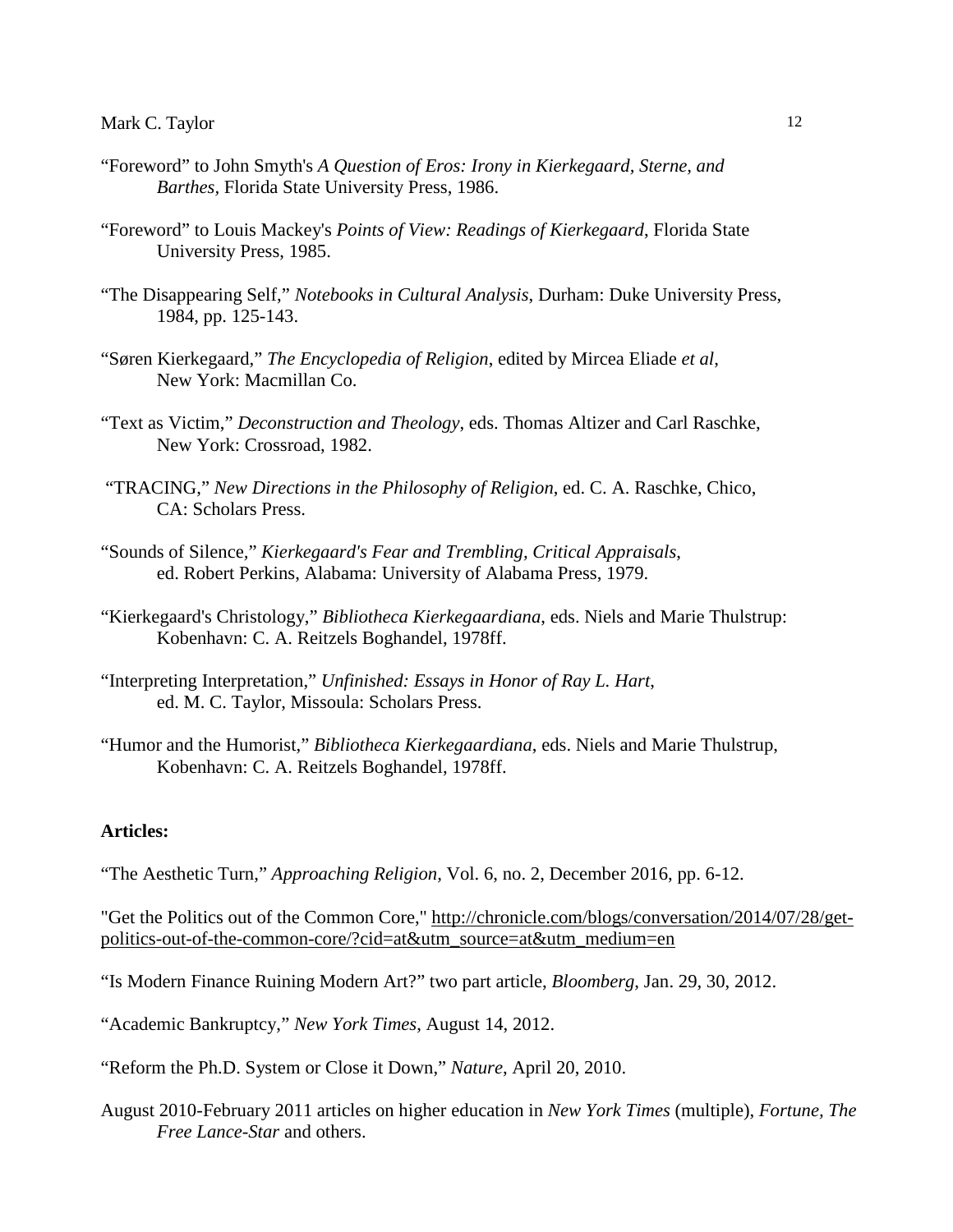- "End the University as We Know It," *New York Times,* April 27, 2009.
- "Kierkegaard on Time and Self," *Kierkegaardiana*, 2009.
- "Needed: Firmer Financial Foundation," *Barron's,* November 10, 2008.
- "Turning Forty," *The Log*, Fall, 2008.
- "Confidence Games," *Barron's*
- "The Devoted Student," *The New York Times*, December 21, 2006.
- "Refiguring the Human," *Mechademia,* vol. 3, Fall 2008.
- "Defining Religion," *The Chronicle for Higher Education*, November 5, 2004.
- "Emerging Architecture," *Architectural Record*.
- "What Derrida Really Meant," *The New York Times*, October 14, 2004.
- "Edge of Chaos," *Architectural Record*, May 2003, pp. 132-143.
- "Withdrawal," Maurice Blanchot, Vagabond Press, 2003.
- "Beyond Mourning, Building Hope on Ground Zero," *The New York Times*, December 29, 2002.
- "Network Architecture," *Hunch* #6.
- "The Architecture of Bones," 32:Beijing/New York.
- "Deep Within," *Los Angeles Times*, December 9, 2001; *Newsday*, December 12, 2001; *Berkshire Eagle*, December 13, 2001.
- "Unplanned Obsolescence and the New Network Culture," *The Chronicle for Higher Education*, December 14, 2001, pp. 14-16.
- "Awe and Anxiety," *Berkshire Eagle*, October 3, 2001.
- "Letter from Paris," *ANY*, Cambridge: MIT Press, 2001.
- "Useful Devils," EDUCAUSE.REVIEW, July/August 2000, pp. 38-46.
- "Future Perfect: Tense," with José Marquez, *Style*, Vol. 33, No. 3, Summer 1999, pp. 300- 308.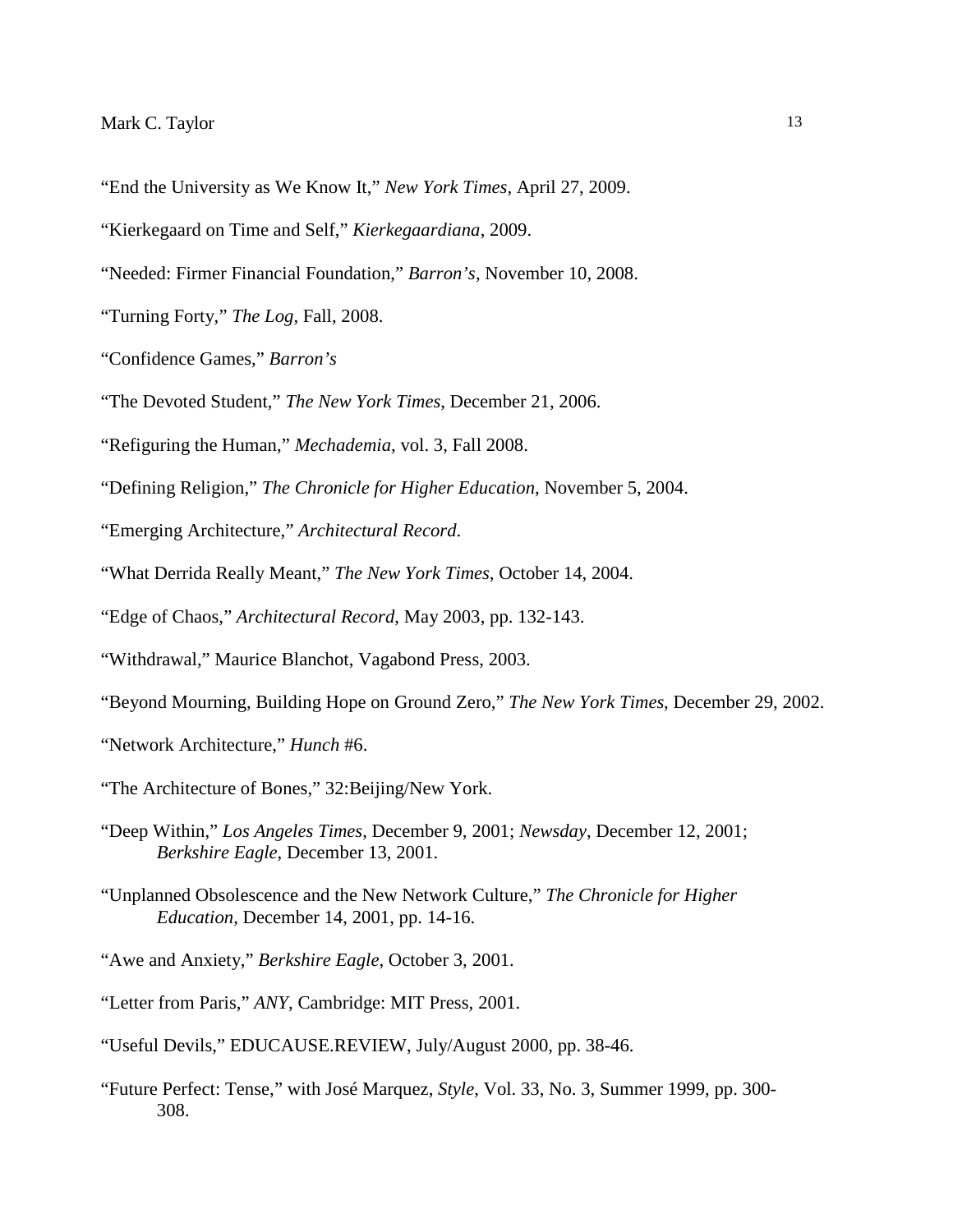- "Networking Architecture: Refiguring Education," Alfred P. Stiernotte Lecture, Quinnipiac University, 1999.
- "Instituting the Virtual: An Interview," *Cultural Values*, Vol. 3, no. 3, pp. 376-86, July 1999.
- "Imagologies and other philosophical conversations," *Mass Humanities*, Winter, 1997.
- "Caught in the Net," interview, *Metroland*, August 15, 1996, pp. 9-19.
- "Seaming," *Columbia Documents of Architecture and Theory*, Vol. 5, pp. 5-21.
- "Technologies of Education," *Liberal Education*, Fall, 1996.
- "Seamy Architecture," *ARCH+*.
- "Marking the Body, Blurring the Boundaries," *Chronicle for Higher Education*, December 8, 1995, p. B60.
- "Realizing Virtuality," *Graven Images*, vol. 2, 1995, pp. 211-221.
- "Reflections on Skin," *Columbia Documents on Architecture and Theory*, vol. 6, pp. 13-18. "Überlegungen zur Haut," *ARCH+: Zeitschrift für Städtebau Design*, December 1995, p. 113.
- Interview, "Det kommunikative intellekt," *Morgenbladedt*, June 8, 1995.
- "Rhizomic Folds of Interstanding," *Tekhnema*, vol. 2, Spring 1995, pp. 24-36.
- "Morphing Gods," with Michael Brown, *Wave*, no. 7, January 1995, p. 104.
- Interview, *Seulemonde*, December, 1994.
- Interview, *Newsline* (Columbia University School of Architecture), November, 1994.
- "Communication Shakedown," interview, *Metroland*, no. 766, June 23, 1994.
- "Sähköistä filosofiaa," interview, *Yliopisto, Acta Universitatis Helsingiensis*, no. 10, 1993, pp. 16-17.
- "Denegating God," *Critical Inquiry*, vol. 20, no. 4, Summer 1994, pp. 592-610.
- "Unsettling Issues," *Journal of the American Academy of Religion*, vol. LXII, no. 4, pp. 949-963.
- "La Dénégation de Dieu"
- "Letter from the Desert," *ANY*, March, 1994.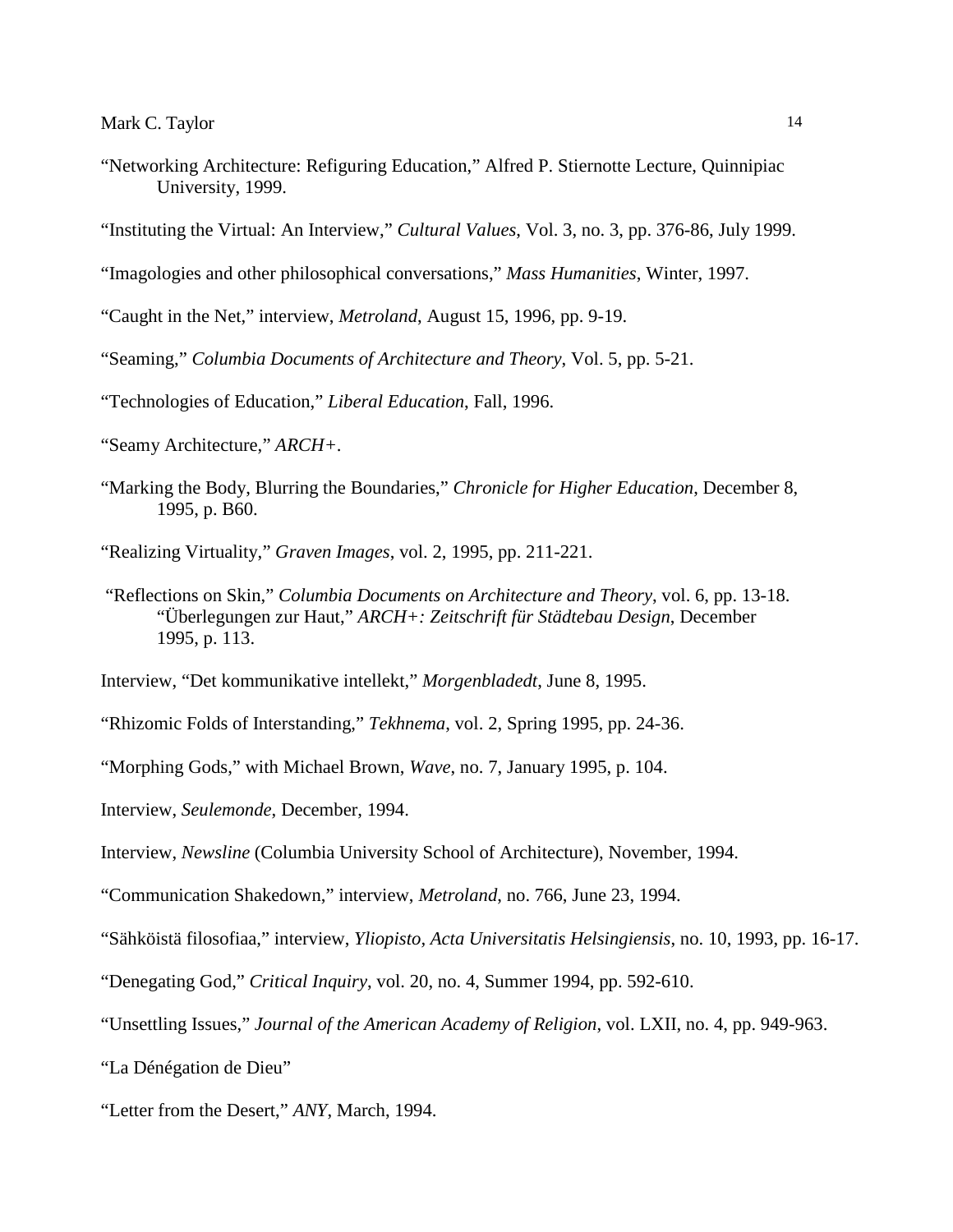- "Discrediting God," *Journal of the American Academy of Religion*, Summer 1994, Vol. LXII, no. 2, pp. 603-623.
- Reprinted. *Intelligente Environment*, *ARS Electronica*, ed. Karl Gerbel, Peter Weibel (Linz: PVS Verleger), 68-83.

"Designing the Simcit," *ANY*, December, 1993.

- Interview with Lloyd Steffen: "A Postmodern Ethic? The Case of Deconstruction," *Religious Humanism*, Vol. xxvii, no. 1, Winter 1993, pp. 3-9, 24-25.
- "Unsettling Architecture," *Architecture and Urbanism.*
- "Saving Art," *Architecture and Urbanism*, no. 225, December, 1991, pp. 16-29.
- "Letting Go," *The Berkshire Eagle*, November 12, 1990.
- "Non-Negative Negative A/theology," *Diacritics*, Winter, 1990.
- "Politics of Theory," *Journal of the American Academy of Religion*, Vol. LIX, no. 1, pp. 1-37.
- "Transgression," *Les Cahiers de Philosophie*, Vol. 8/9, Fall 1989, pp. 349-390.
- "Desire of Law/Law of Desire," *Cardozo Law Review*, Vol. 11, 1990, pp. 1601-1606.
- "Eisenman's Coup," *Progressive Architecture.*
- "The Cutting Edge of Reason," *Soundings*, Vol. LXXI, no. 2-3, Summer/Fall, 1988, pp. 315-327.
- "Ironies of Deconstruction," *The Book Review, Los Angeles Times*, July 31, 1988, p. 11.
- "Foiling Reflection," *Diacritics*, Vol. 18, no. 1, Spring, 1988, pp. 54-65.
- "The Eventuality of Texts," *Semeia*, Vol. 51, 1990, pp. 217-240.
- "The Nonabsent Absence of the Holy," *Phenomenology and the Numinous*, Pittsburgh: Duquesne University Press, 1987.
- "The Anarchronism of A/theology," *Religion and the Intellectual Life*.
- "Deadlines: Approaching Anarchetecture," *Threshold* Vol. IV, Spring, 1988, pp. 20-27.

"Archetexture of Pyramids," *Assemblage*, Winter, 1987, pp. 16-27. "On Being Odd," *Social Epistemology.*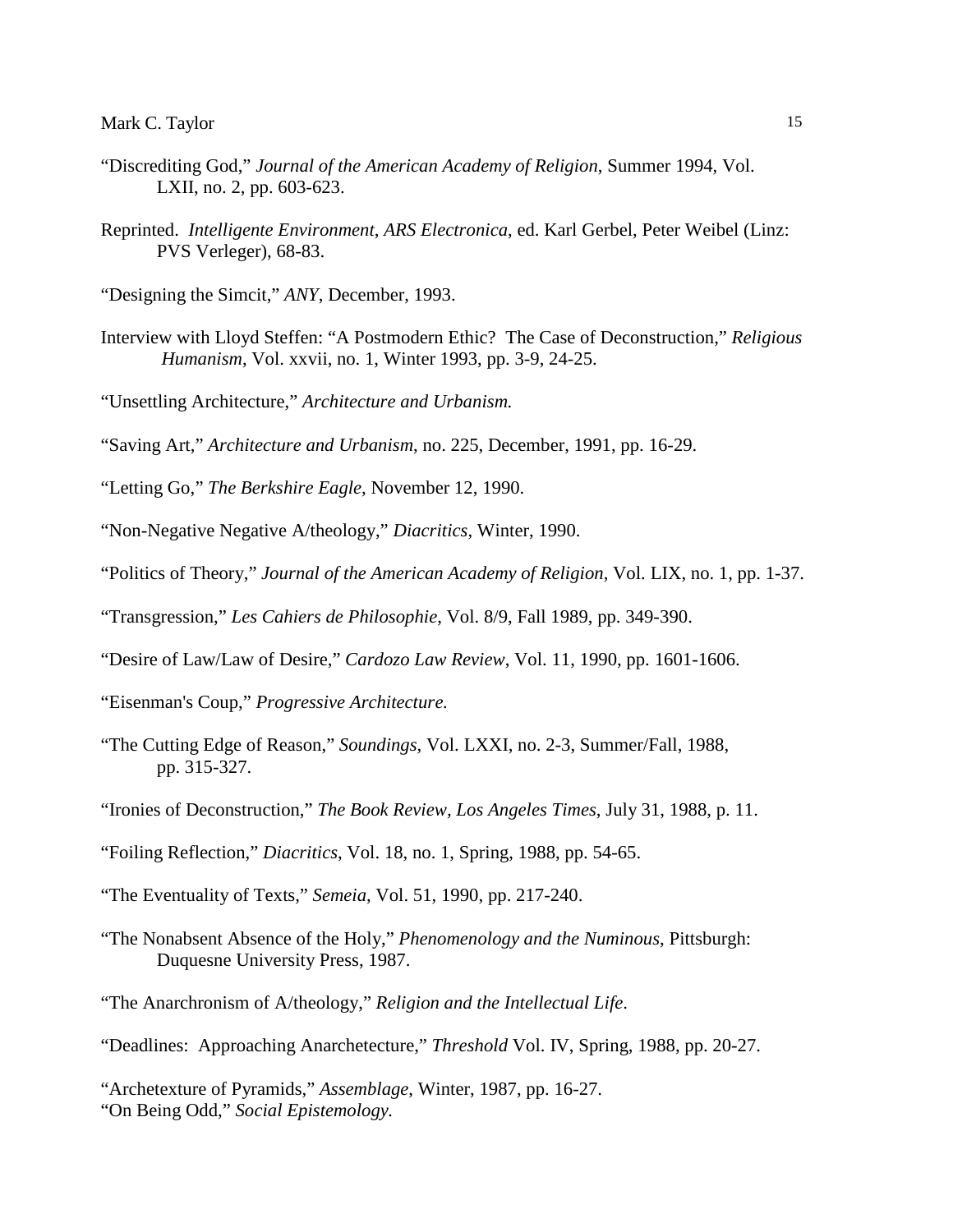"Descartes, Nietzsche, and the Search for the Unspeakable," *New York Times Book Review*, February 1, 1987.

"Sounds that Do not Let You Sleep," *Los Angeles Times Sunday Magazine*, June 15, 1986.

- "Masking: Domino Effect," *Journal of the American Academy of Religion*. Contribution to Symposium on *Erring: A Postmodern A/Theology*, Vol. LIV, no. 3, Fall 1986, pp. 547-555.
- "Knowledge: Becoming or Unbecoming?", *Kongress der internationalen Gesellschaft für Dialektische Philosophie - Societas Hegeliana*, eds. H. H. Holz and J. Manninen, Vol. IV.
- "Shades of Difference," *Semeia*.
- "Altizer's Originality," *Journal of the American Academy of Religion*, Vol. LII, no. 3, pp. 569-584.
- "Deconstruction: What's the Difference," *Soundings*, vol. LXVI, no. 4, Winter, 1983, pp. 387-403. Japanese Translation, *Shiso*, August, 1983, pp. 1-20. Excerpts in *National Humanities Center Newsletter*, vol. 5, no. 1, pp. 24-29.
- "Self and/as Other," *Kierkegaardiana*, Vol. XIII, 1984, pp. 63-71.
- "Aesthetic Education: Hegel and Kierkegaard," *Psychiatry and the Humanities*, ed. Joseph Smith, vol. 6, New Haven: Yale University Press, 1980.
- "Dialectics and Communication: Hegel and Kierkegaard," *Proceedings of International Kierkegaard Symposium*, University of Aarhus, 1979.
- "Toward an Ontology of Relativism," *Journal of the American Academy of Religion*, vol. XLVI, no. 1, March 1978, pp. 41-61.
- "Journeys to Moriah," *Harvard Theological Review*, vol. 70:3-4, 1977, pp. 305-326.
- "*Itinerarium Mentis in Deum*: Hegel's Proofs of God's Existence," *The Journal of Religion,* vol. 57, no. 3, July 1977, pp. 211-231.
- "Love and Forms of Spirit: Kierkegaard vs. Hegel," *Kierkegaardiana*, vol. X, 1977, pp. 95- 116.
- "Psychoanalytic Dimensions of Kierkegaard's View of Selfhood," *Philosophy Today*, vol. 19, no. 3/4, Fall 1975, pp. 198-212.
- "Language, Truth, and Indirect Communication," *Tijdschrift voor Filosofie*, vol. 37, no. 1, March 1975, pp. 74-88.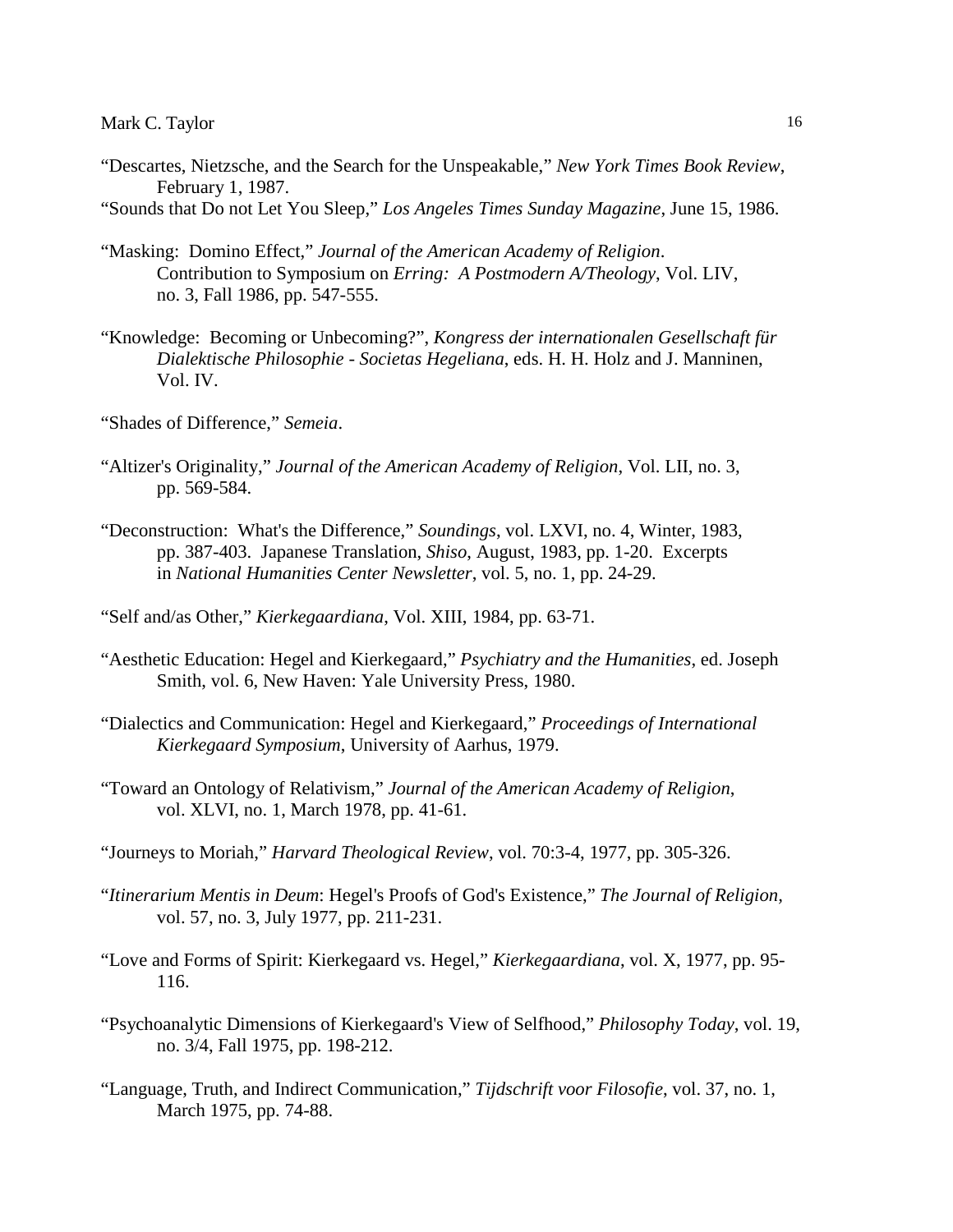- "Of Space, Time, and God's Transcendence," *Iliff Review*, vol. XXXI, no. 1, Winter 1974, pp. 25-40.
- "Kierkegaard on the Structure of Selfhood," *Kierkegaardiana*, vol. 9, 1974, pp. 84-101.
- "Cartographer of Religious Experience: Richard R. Niebuhr's *Experiential Religion*," *Union Seminary Quarterly Review*, vol. XXX, no. l, Fall 1974, pp. 15-28.
- "Time's Struggle With Space: Kierkegaard's Understanding of Temporality," *Harvard Theological Review*, vol. 66, no. 3, July 1973, pp. 322-329.
- "Kierkegaard as a Theologian of Hope," *Union Seminary Quarterly Review*, vol. XXVIII, no. 3, Spring 1973, pp. 225-233.

"Revolution and Expectation," *Religion and Society*, vol. VI, no. 2, April 1973, pp. 17-21.

- "In Defense of Marriage," *American Ecclesiastical Review*, vol. 167, no. 3, March 1973, pp. 164-177.
- "Theologizing and Theological Education," *Religious Education*, vol. LXVII, no. 4, July-August 1972, pp. 286-288.

"Updike's Protestant Heritage," *Harvard Advocate*, vol. CII, no. 3, Fall 1968, pp. 12ff.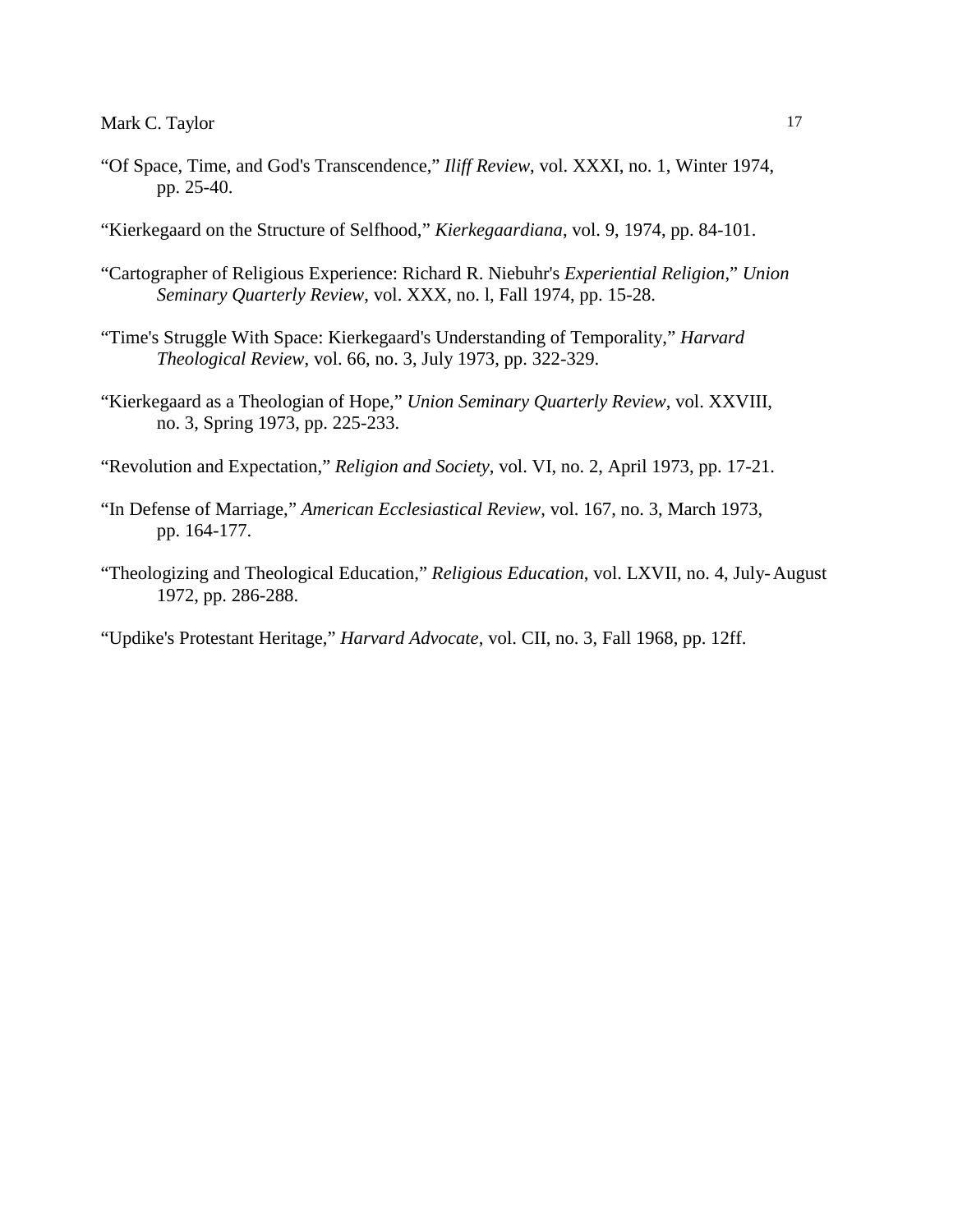#### **Reviews and Review Essays:**

"How the World Became a Real Fake," *Log for Architecture*, 2003.

- "Architecture and Ethics: Hani Rashid and Greg Lynn," *Venice Biennale*, 2000.
- "Maurice Blanchot, The Infinite Conversation," in *Post Road.*
- *Book Review, New York Times.* "The Last Dinosaur Book: The Life and Times of a Cultural Icon," October 25, 1998, p. 38. Review of W.J.T. Mitchell.
- *Book Review, New York Times.* "Omens of Millennium: The Gnosis of Angels, Dreams, and Resurrection," September 8, 1996. Review of Harold Bloom
- *Book Review, New York Times.* "Ye Shall be as Goddesses," June 25, 1993. Review of Anne Baring and Jules Cashford, *The Myth of the Goddess*.
- *Book Review, New York Times.* "In the Beginning was Belief," May 12, 1991. Review of Yves Bonnefoy, *Mythologies.*
- "Becoming Designs," *Newsline*. Review of Jeffrey Kipnis, *In the Manor of Nietzsche: Aphorisms around and about Architecture.*
- "No Way Out," *Los Angeles Times Book Review*, November 4, 1990. Review of O. B. Hardison, *Disappearing through the Skylight: Culture and Technology in the Twentieth Century*.
- "Love of Learning and Celebration of the Learned," *Los Angeles Times Book Review*, April 15, 1990.
- "Changing Faces," The Book Review, *Los Angeles Times*. Review of Pontus Hulten, et. al., *The Arcimboldo Effect: Transformations of the Face From the 16th to the 20th Century*.
- *Journal of Religion.* Review of *Hermeneutics and Deconstruction*, eds. Hugh Silverman and Don Ihde.
- *Journal of Religion.* Review of Charles Winquist's *Epiphanies of Darkness: Deconstruction in Theology.*
- *Cross Currents.* Review of George Aichele's *The Limits of Story.*
- *The Book Review, Los Angeles Times.* Review of John Dillenberger's *A Theology of Artistic Sensibilities: Arts and the Church.*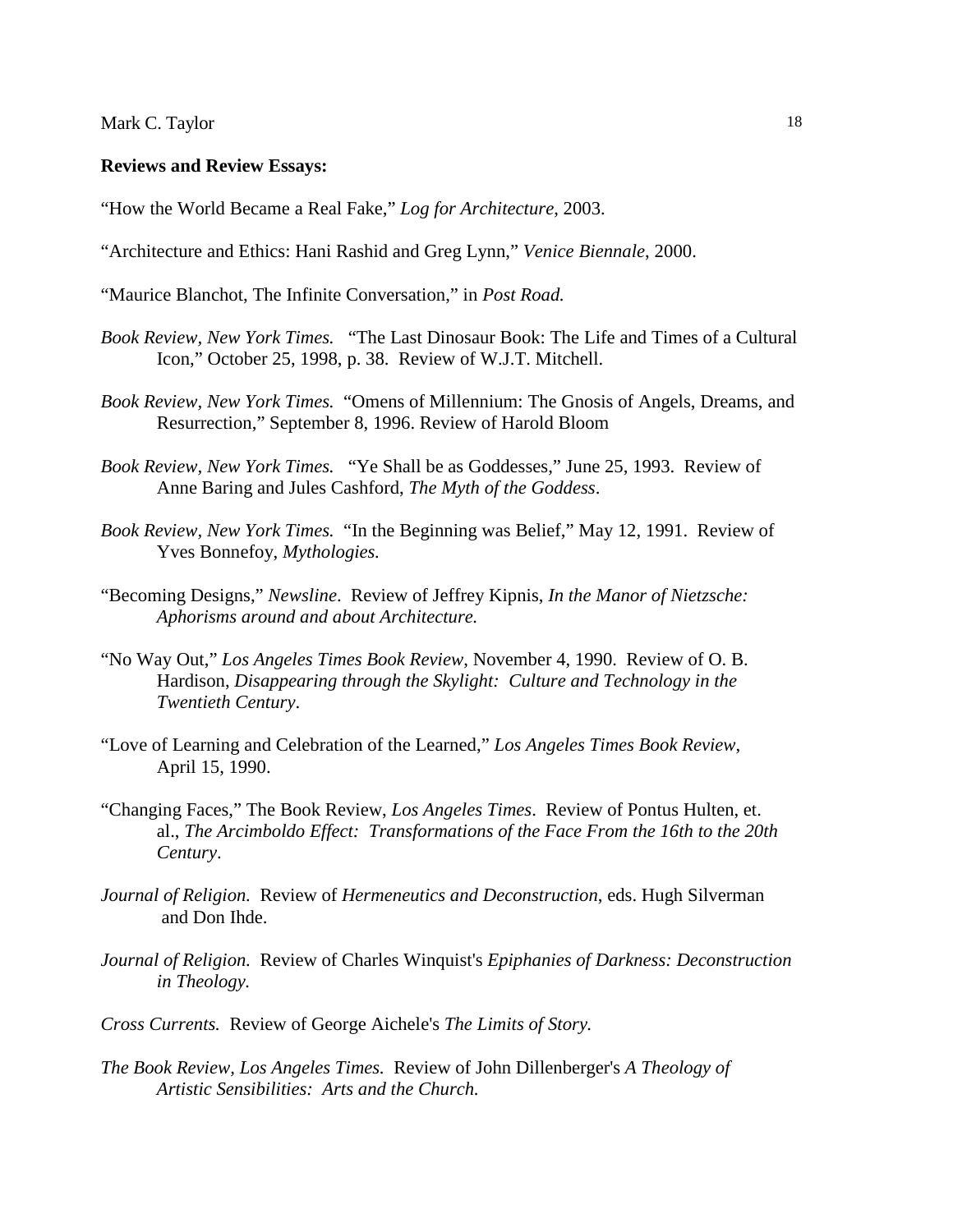#### **Reviews and Review Essays:** - cont'd.

- *Journal of the American Academy of Religion.* Review of Hilary Lawson, *Reflexivity*, vol. LV, no. 2, Summer 1987, pp. 402-404.
- *Religious Studies Review.* Review of Edith *Wyschogrod's Spirit in Ashes: Hegel, Heidegger and Man-Made Mass Death*, Vol. 13, no. 4, October, 1987.
- *Journal of the American Academy of Religion.* Review Milner S. Ball, *Lying Down Together: Law, Metaphor, and Theology.*
- *Journal of Religion.* Review of Naomi Lebowitz, *Kierkegaard a Life of Allegory*.
- *The Book Review, Los Angeles Times,* November 3, 1985, p. 19. Review of Gilbert Sorrentino's *Odd Number*.
- *The Book Review, Los Angeles Times,* October 13, 1985, p. 15. Review of Hans-Georg Gadamer's *Philosophical Apprenticeships.*
- "Orthodox-y(-) Mending," *Thought*, vol. LXI, no. 240, March, 1986, pp. 162-171. Review of Robert Magliola's *Derrida on the Mend.*
- *The Book Review, Los Angeles Times*, July 7, 1985, p. 11. Review of Jacques Derrida's *The Ear of the Other: Otobiography, Transference, Translation.*
- *Religious Studies Review*, vol. 11, no. 3, July, 1983, p. 262. Review of *International Kierkegaard Commentary: Two Ages.*
- *Berkshire Review*, vol. 20, 1985, pp. 81-84. Comment on Judith Butler's "*Geist ist Zeit:* French Interpretations of Hegel."
- Review of Michael Theunissen's *The Other: Studies in the Social Ontology of Husserl, Heidegger, Sartre and Buber.*
- "The Stranglehold of Transcendentalism," *Journal of the American Academy of Religion,* vol. LIII, no. 2, 1985, pp. 277-284.
- *Journal of Religion*, vol. 66, no. 1, Jan. 1986, pp. 93-94. Review of Niels Thulstrup's *Commentary on Kierkegaard's Concluding Unscientific Postscript.*
- "The Thought Contains the Thinker," *Book Review, New York Times*, November 18, 1984, p. 11. Review of Wendy Donigen O'Flaherty's*, Dreams, Illusions, and Other Realities.*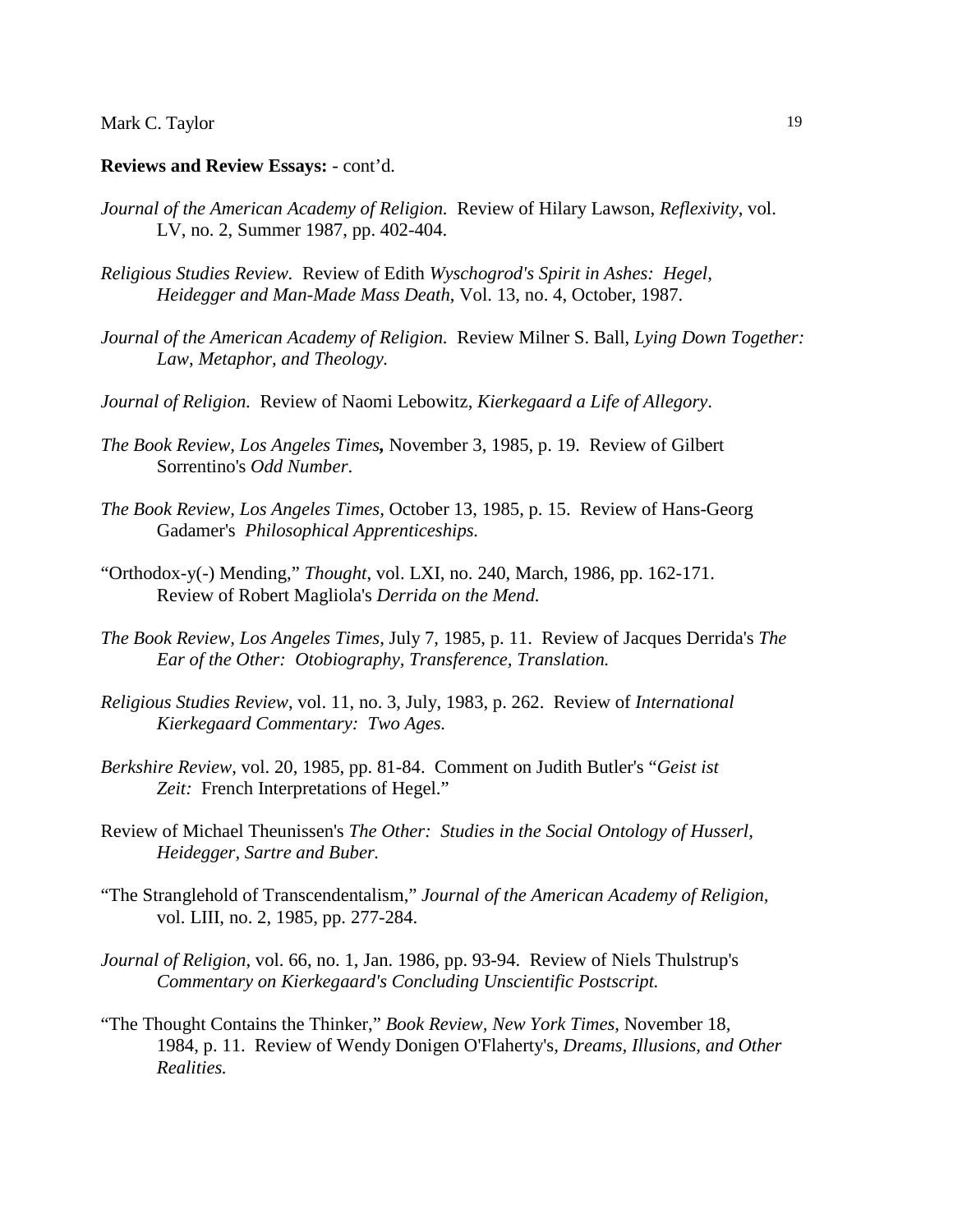#### **Reviews and Review Essays:** - cont'd.

- *Journal of the American Academy of Religion*, vol. LI, no. 3, pp. 618-19. Review of Kierkegaard's *Fear and Trembling* and *Repetition*, trans. by Howard and Edna Hong.
- *Religious Studies Review*, vol. 10, no. 3, July, 1984, p. 282. Review of Michel Serres' *The Parasite.*
- *Religious Studies Review*, vol. 10, no. 1, January 1984, pp. 52-53. Review of Jacques Derrida's *Margins of Philosophy.*
- *The Journal of Religion*, vol. Review of Kierkegaard's *The Corsair Affair*, trans. by Howard and Edna Hong.
- *Theology Today*, Vol. XXXIX, no. 1, April, 1982, pp. 110-111. Review of John Elrod's *Kierkegaard and Christendom.*
- *Berkshire Review,* "Comments on Young-Bruehl," 1982, pp. 114-117.
- Review of *Søren Kierkegaard's Journals and Papers*, volumes I-VII, and Kierkegaard's *Two Ages, Letters and Documents, The Sickness Unto Death and The Concept of Anxiety.*
- *Religious Studies Review*, "Reinventing Kierkegaard," vol. 7, no. 3, July 1981, pp. 203-210.
- *Religious Studies Review*, vol. 7, no. 2, April 1981, p. 147. Review of Hening Fenger, *Kierkegaard: The Myths and Their Origin, Studies in the Kierkegaardian Papers and Letters.*
- *Erasmus.* Review of George J. Stack's *On Kierkegaard: Philosophical Fragments.*
- *Journal for the Scientific Study of Religion.* Review of Ib Ostenfeld's *Søren Kierkegaard's Psychology.*
- *Religious Studies Review*, vol. 6, no. 1, Jan. 1980, p. 58. Review of Thomas Oden's *The Parables of Kierkegaard.*
- *Religious Studies Review*, vol. 6, no. l, Jan. 1980, p. 43. Review of Ib Ostenfeld's *Søren Kierkegaard's Psychology.*

*Theology Today*, "Kierkegaard Today," vol. XXXVI, no. 3, Oct. 1979, pp. 420-423.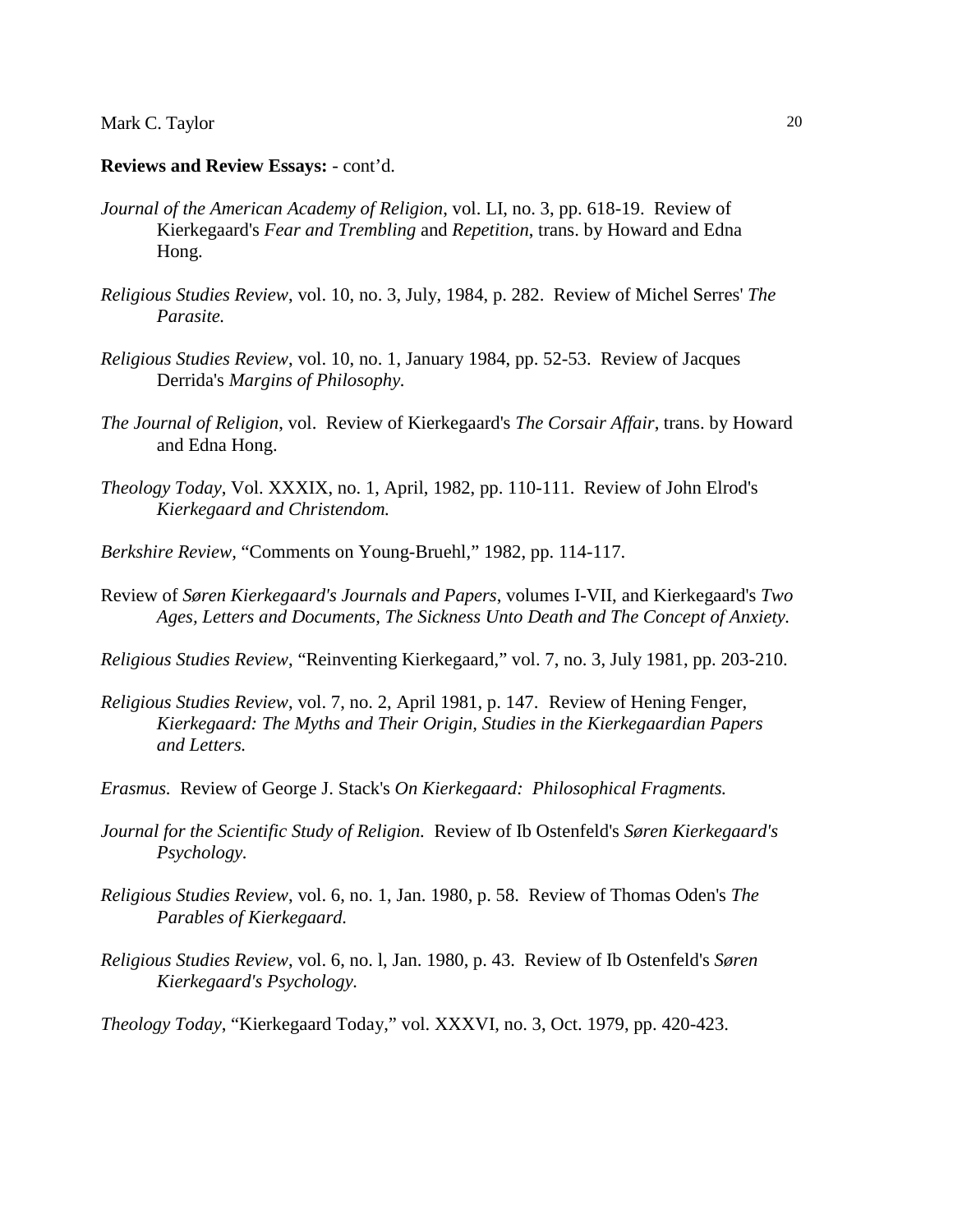#### **Reviews and Review Essays:** - cont'd.

- *Kierkegaardiana*, vol. XI, 1980, pp. 266-268. Review of David Cain's *Reckoning with Kierkegaard: Christian Faith and Dramatic Literature.*
- *Kierkegaardiana*, vol. XI, 1980, pp. 263-266. Review of Vincent McCarthy's *The Phenomenology of Moods in Kierkegaard.*
- *Kierkegaardiana*, vol. XI, 1980, pp. 234-236. Review of Kierkegaard's *Two Ages: The Age of Revolution and the Present Age, A Literary Review*, trans. by Howard and Edna Hong.
- *Kierkegaardiana*, vol. XI, 1980, pp. 274-276. Review of Brita Stendahl's *Søren Kierkegaard.*
- *Journal of Religion*, vol. 57, no. 2, April 1977, pp. 184-185. Review of *Kierkegaard's Journals and Papers*, vols. III-IV, trans. by Howard and Edna Hong.
- *Computers and the Humanities*, vol. 10, no. 6, Nov./Dec. 1976. Review of Alastair McKinnon's *The Kierkegaard Indices to Kierkegaards' Samlede Vaerker.*
- *Zygon*, vol. II, no. 1, March 1976, pp. 70-74. Review of Allen Wheelis' *The Moralist.*
- *Journal of the American Academy of Religion*, vol. XLIII, no. 3, Fall 1974, pp. 572-573. Review of Stephen Crites' *In The Twilight of Christendom: Hegel vs. Kierkegaard on Faith and History.*
- *Journal of the American Academy of Religion*, vol. XLI, no. 3, September 1973, pp. 477-478. Review of John K. Roth's *Problems of the Philosophy of Religion.*
- *Union Seminary Quarterly Review*, vol. XXVII, no. 4, Spring 1972, pp. 243-245. Review of Stephen Crites' *In the Twilight of Christendom*: *Hegel vs*. *Kierkegaard on Faith and History*.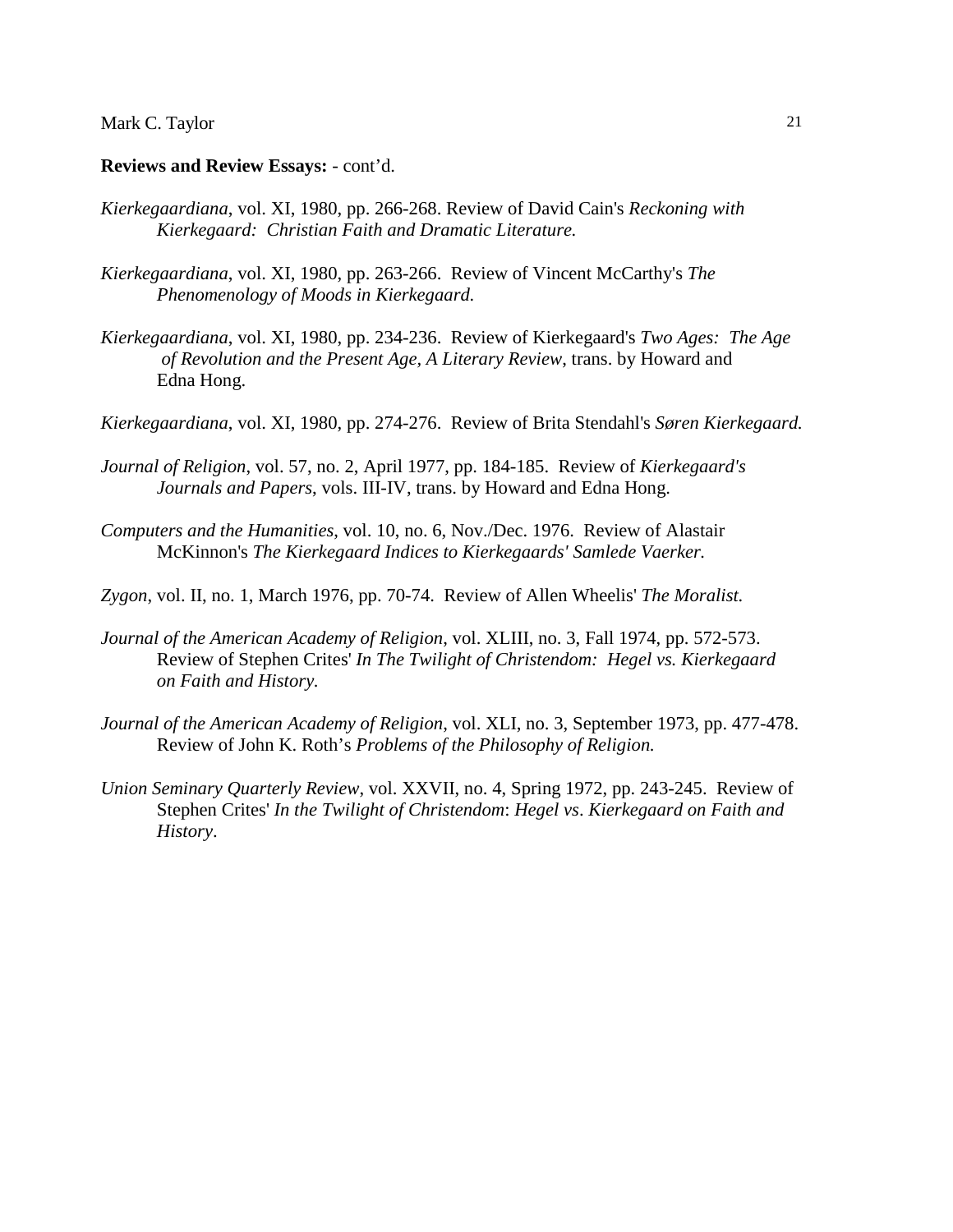#### **Electronic Publications and Interviews:**

Object petit a, Nov. 4, 2009. [http://crestondavis.wordpress.com/2009/11/04/interview-with-mark-c](http://crestondavis.wordpress.com/2009/11/04/interview-with-mark-c-%09taylor-philosopher/)[taylor-philosopher/](http://crestondavis.wordpress.com/2009/11/04/interview-with-mark-c-%09taylor-philosopher/)

- Interview with Thomas Rickert and David Blakesley, <http://www.jaconlinejournal.com/archives/vol24.4/rickert-interview.pdg>
- Interview: *Readers' Digest*, August 2011
- Interview on *Field Notes From Elsewhere,*  [http://www.rorotoko.com/index.php/article/mark\\_taylor\\_book\\_interview\\_field\\_notes\\_elsewh](http://www.rorotoko.com/index.php/article/mark_taylor_book_interview_field_notes_elsewh%09ere_reflections_dying_living/) [ere\\_reflections\\_dying\\_living/](http://www.rorotoko.com/index.php/article/mark_taylor_book_interview_field_notes_elsewh%09ere_reflections_dying_living/)
- [www.frontwheeldrive.com](http://www.frontwheeldrive.com/) January 27, 2005
- Boston Globe, November 7, 2004.
- "About About Religion," *Journal for Culture and Religious Theory*, vol. 2, no. 2, April 2001.
- Interview, *Journal for Cultural and Religious Theory*, http://www.jcrt.org, 2001.
- "Objections," *[www.walkerart.org/salons/shockoftheview](http://www.walkerart.org/salons/shockoftheview)*, September, 1998.
- "A Philosopher's Video Game About Vegas," with Scott McLemee, Salonmagazine.com, August 19, 1998.
- Excerpt from *Hiding* and interview, www*[.English.swt.edu/Excerpt](http://.english.swt.edu/Excerpt)*
- Interview on *Hiding*, "Excerpt," [http://www.press.uchicago.edu/Misc/Chicago/791599.html,](http://www.press.uchicago.edu/Misc/Chicago/791599.html) February 1998.
- Interview on *Hiding*, January 1998
- National Public Radio, "Talk of the Nation" interview with Ray Suarez and José Marquez on *The Réal – Las Vegas, Nevada*, December 29, 1997, [www.npr.org](http://www.npr.org/)
- Discovery Online interview, "Live with Derek McGinty," January 25, 1996.
- "Pedagogy and Technology," sponsored by *Seulemonde*, December 17, 1994.

"Deconstruction and Cyberspace," sponsored by *Seulemonde*, December 3, 1994.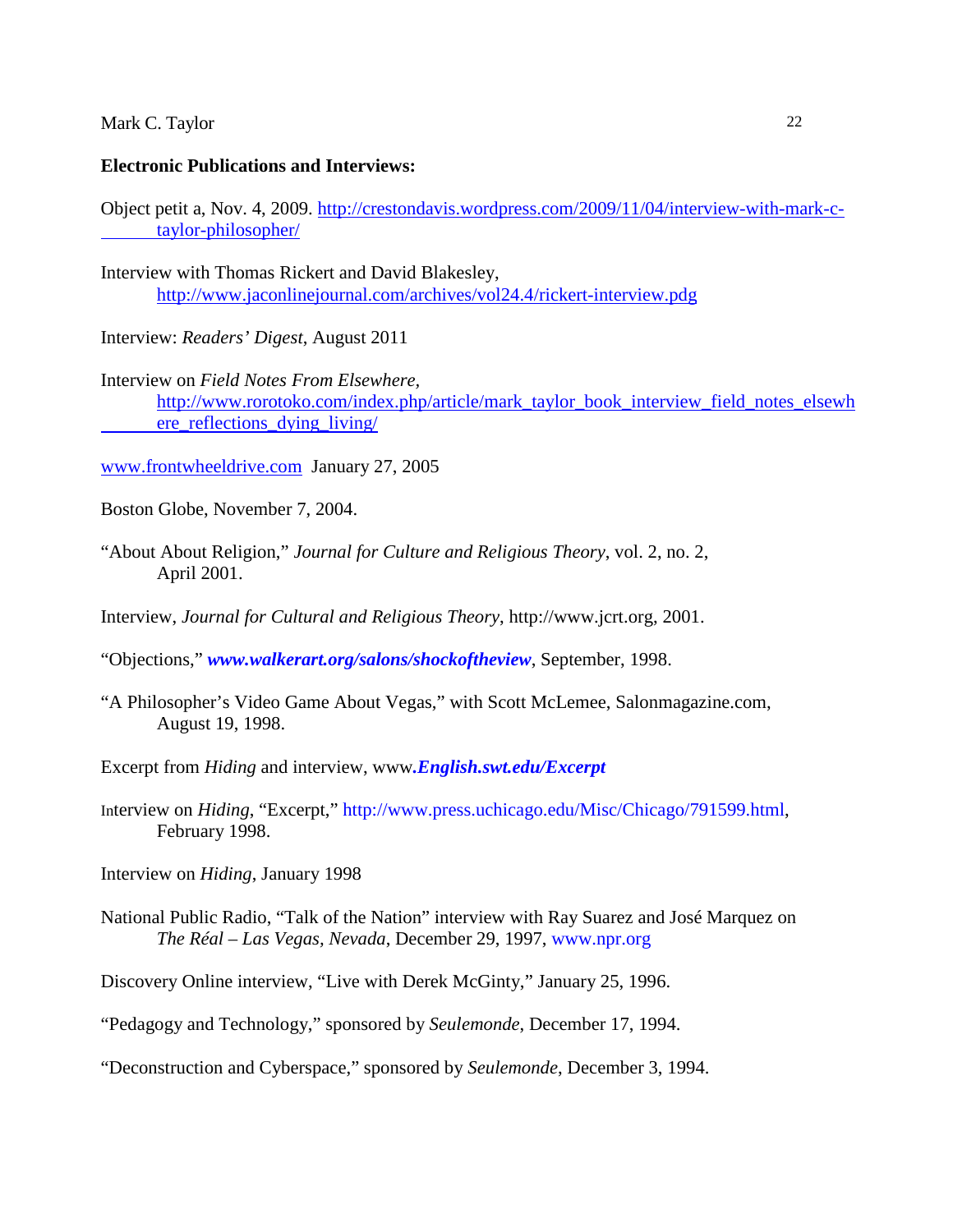#### **Media Appearances:**

Dallas NPR, Fall 2014

Wisconsin Public Radio, Fall, 2014

New Zealand National Radio, Fall, 2014

Rivet News Radio, Fall, 2014

Canadian Public Radio, January 31, 2012

Minnesota NPR, September 9, 2010, January 24, 2011

Roundtable, WAMC, October 26, 2010

WVOX, October 6, 2010

CNBC, Crisis in Higher Education, August 31, 2010

Diane Rehm Show, NPR station is WAMU, Washington, D.C., August 8, 2010

<http://www.nytimes.com/2009/04/27/opinion/27taylor.html>

<http://roomfordebate.blogs.nytimes.com/2009/06/30/what-is-a-masters-degree-worth/>

<http://roomfordebate.blogs.nytimes.com/2010/01/03/are-they-students-or-customers/>

Financial Sense News Hour, November 13, 2008.

"Grave Matters," WNYC, New York, New York, December 6, 2002.

WMNB, North Adams, MA., October 31, 2002

"The Connection," WBUR (Boston), October 31, 2002.

- "Network Culture," WBEZ, Chicago, IL, January 22, 2002; WMNB, North Adams, MA, January 29, 2002.
- The Charlie Rose Show, May 16, 2001.
- "Georges Bataille and Religion," Australian Broadcasting Company, January 22, 2001.

"Architecture and Ethics," interview with Max Hollein. *Less Aesthetics/More Ethics,* Guggenheim Museum, 2000.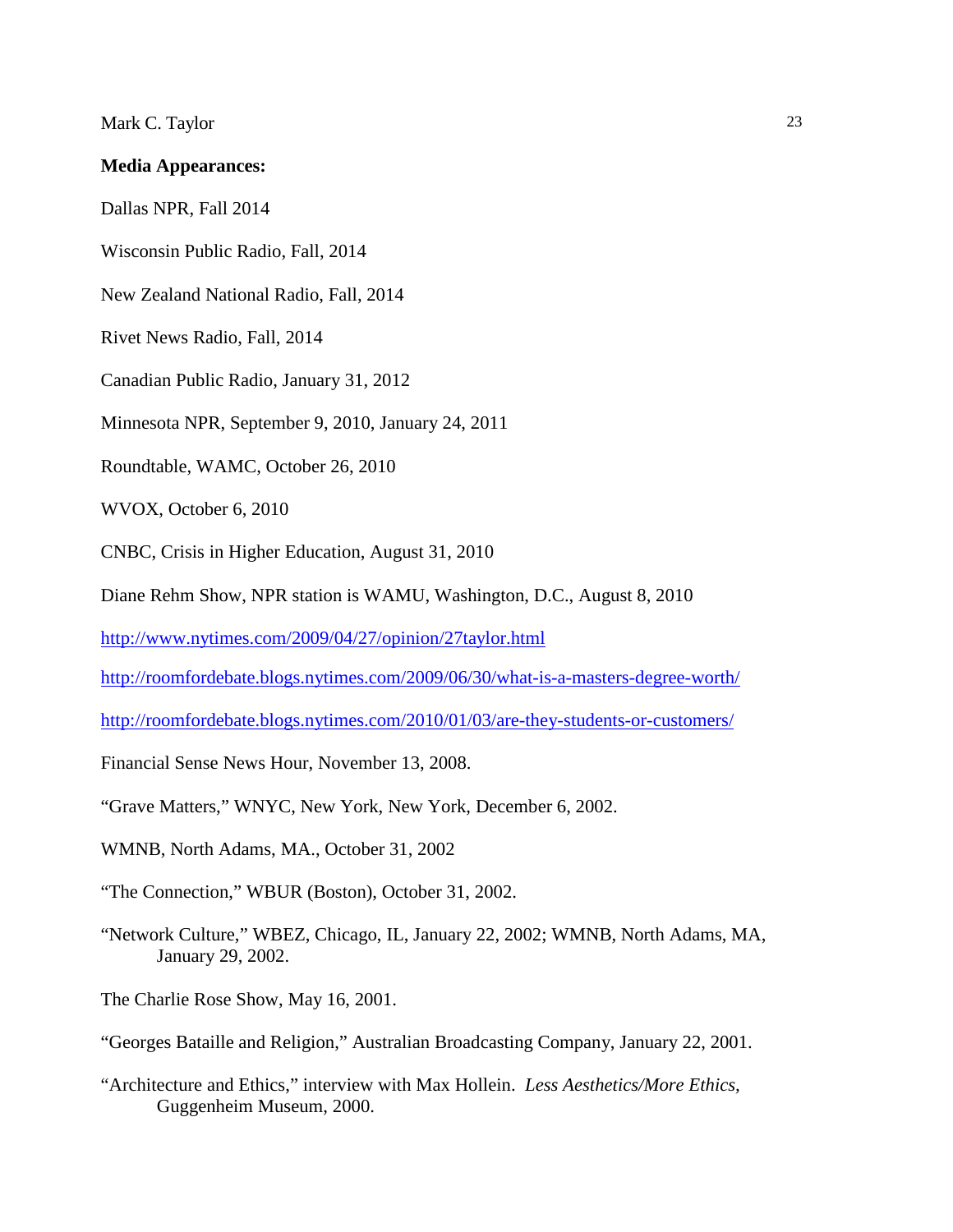#### **Media Appearances:** - cont'd.

- "We are the incarnation of complex Worldwide Webs," interview with Arjen Mulder, *Machine Times* (Rotterdam: NAI Publishers/V2\_Organisatie, 2000), pp. 44-59.
- "A Century of Defiant Faith," Odyssey Network, December 19, 1999.

"Religion and the Arts," WSBS, August 1, 1999.

"Privacy," The Connection, WBUR (Boston), October 19, 1998

"True Stories," Touched by an Angel, CBS, May 13, 1998

"Libri, The Radio Book Review," National Public Radio, Penn State University, March 31, 1998

The Connection, WBUR (Boston), January 15, 1998

- "Talk of the Nation," National Public Radio interview about *Hiding* and "The Réal," December 29, 1997
- "Samuel Beckett and A/theology," Australian National Broadcasting, September 23, 1997

"The Digital Age," WMNB, North Adams, MA, March 18, 1997

- "Reason and the Arts Today," Australian Broadcasting Company, March 16, 1997
- "Art: Sacred and Secular," Australian Broadcasting Company, February 26, 1996
- "To the Best of Our Knowledge," National Public Radio, January 22, 1996
- "God," Voice of America, August 18, 1995
- "Virtual Reality," Australian Broadcasting Company, January 22, 1995
- "American Icons," BBC Radio, October 1994
- Center Stage, America On Line, July 19, 1994
- "Electronic Culture," German National Radio, September, 1993
- "Architecture and Transcendence," Late Night Live, Australian Broadcasting Company, August, 1993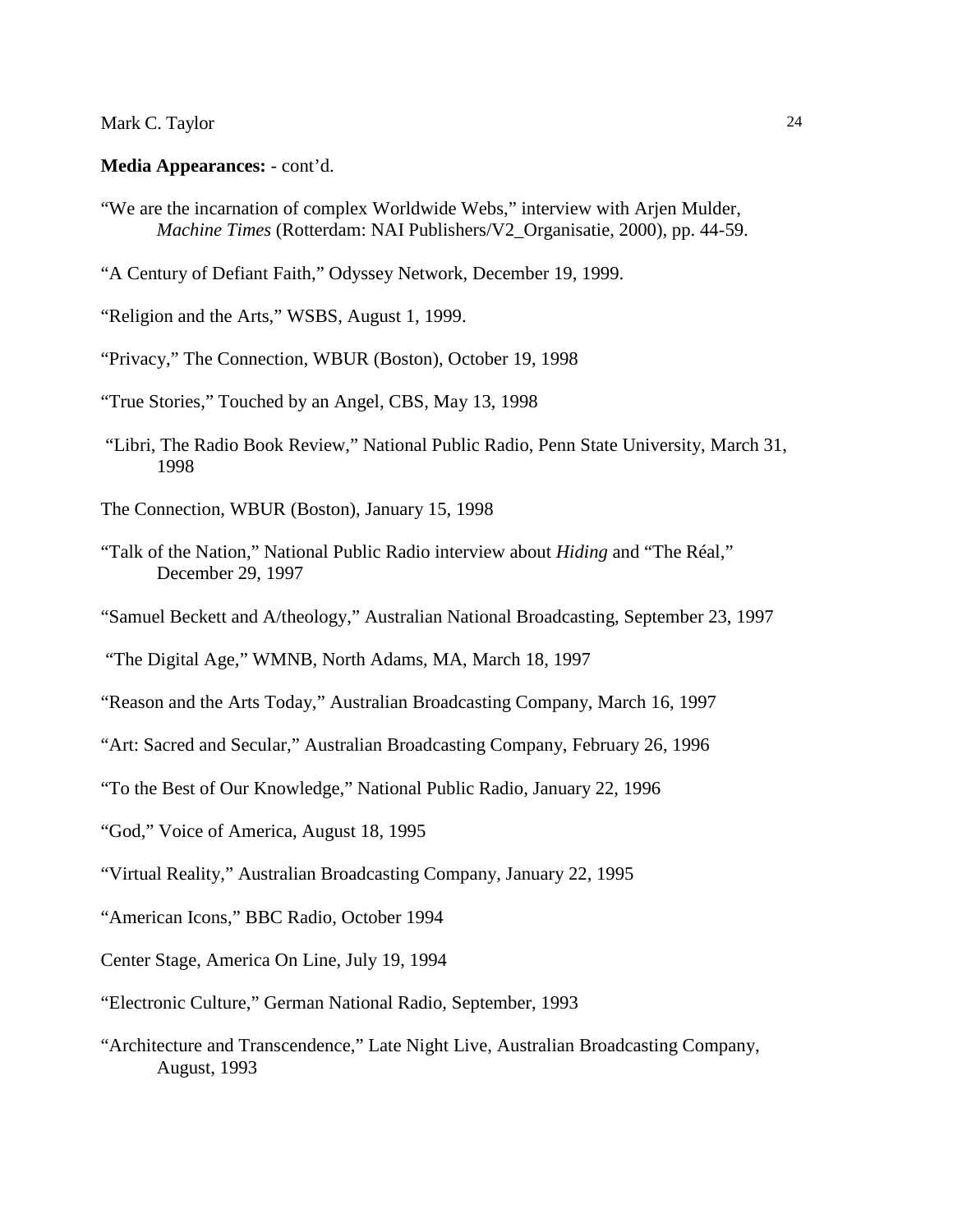## **Media Appearances:** - cont'd.

"Global Classroom," National Public Radio, October, 1992

"Religion and Science," British Television, Channel 4, Fall, 1992

"Religion and Contemporary America," National Public Radio, April, 1982

## **Art Exhibitions:**

*Grave Matters,* Massachusetts Museum of Contemporary Art, 2000.

*Sensing Place*, Sterling and Francine Clark Art Institute, 2016.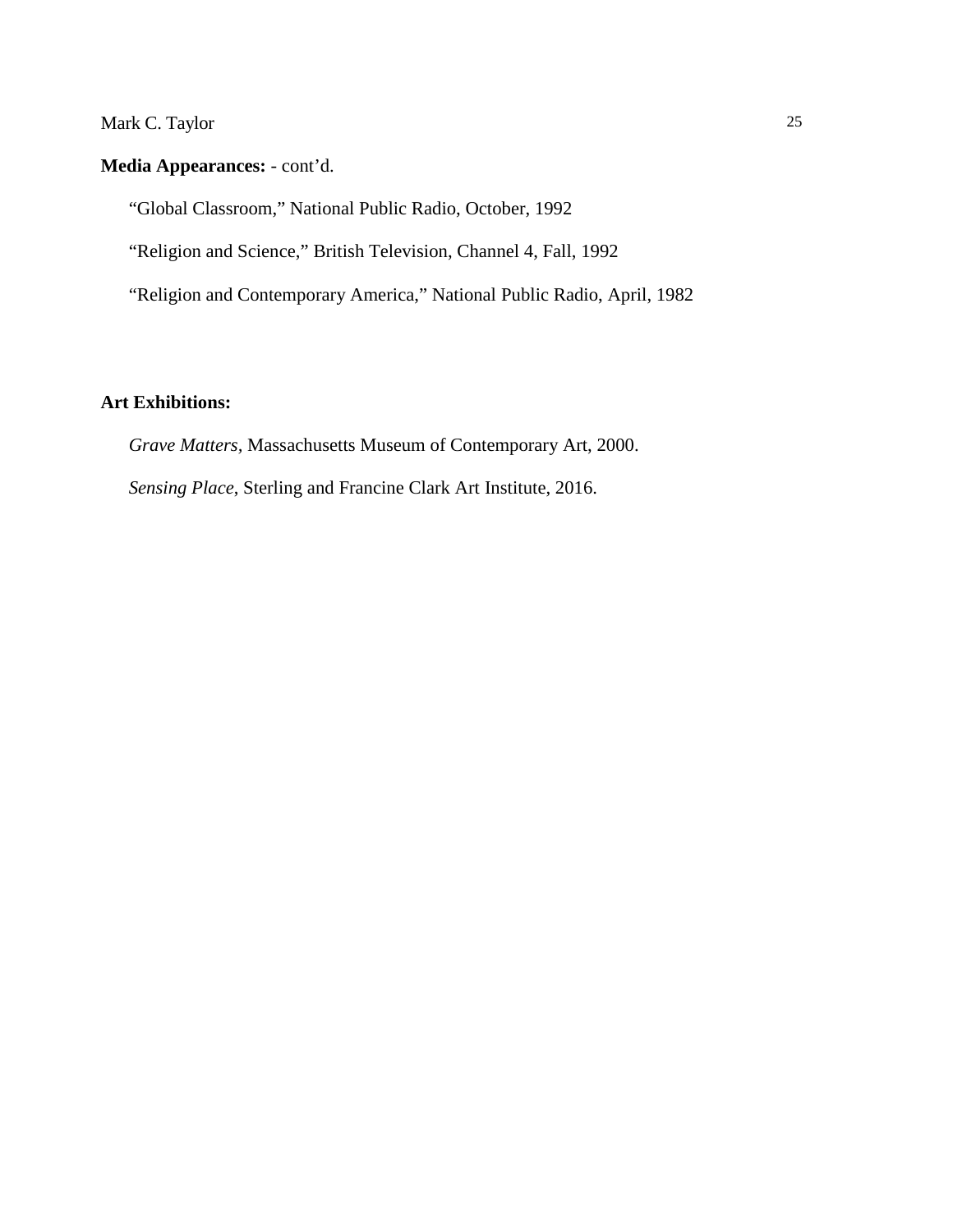#### **Works about Taylor's writing**:

Books or substantial portions of books:

Henrik Ahman, *Interaction as Existential Practice: An Explorative Study of Mark C. Taylor's Philosophical Project and its Potential Consequences for Human-Computer Interaction*, 2016.

James Traub, *The Devil's Playground: A Century of Pleasure and Profit in Times Square (Random House, 2004).*

Leddy Karelse, *Dwallen: Over Mark C. Taylor en Karl Barth* (Zoetermeer: Uitgeverij Boekencentrum, 1999).

Newman Robert Glass, *Working Emptiness: Toward a Third Reading of Emptiness in Buddhism and Postmodern Thought* (Atlanta: Scholars Press, 1995).

Glenn Shuck, *Marks of the Beast: The Left Behind Novels and the Struggle for Evangelical Identity* (New York: New York University Press, 2005).

Terrence W. Tilley, *Postmodern Theologies: The Challenge of Religious Diversity* (Maryknoll, NY: Orbis Books, 1996).

#### Journal:

*Journal of Composition Theory*, volume 24, number 4, 2004. The entire issue is devoted to *The Moment of Complexity: Emerging Network Culture*.

Encyclopedias and Handbooks:

John Macquarrie, *Twentieth-Century Religious Thought* (Harrisburg: Trinity Press International, 2001).

Donald Muser and Joseph Price, *A New Handbook of Christian Theologians* (Nashville: Abingdon Press, 1996).

David Ford, *The Modern Theologians: An Introduction to Christian Theology in the Twentieth Century* (Malden, MA: Blackwell, 1997).

Alister McGrath, *Christian Theology: An Introduction* (Malden, MA: Blackwell, 1994).

Victor Taylor and Charles Winquist, *Encyclopedia of Postmodernism* (New York: Routledge, 2001).